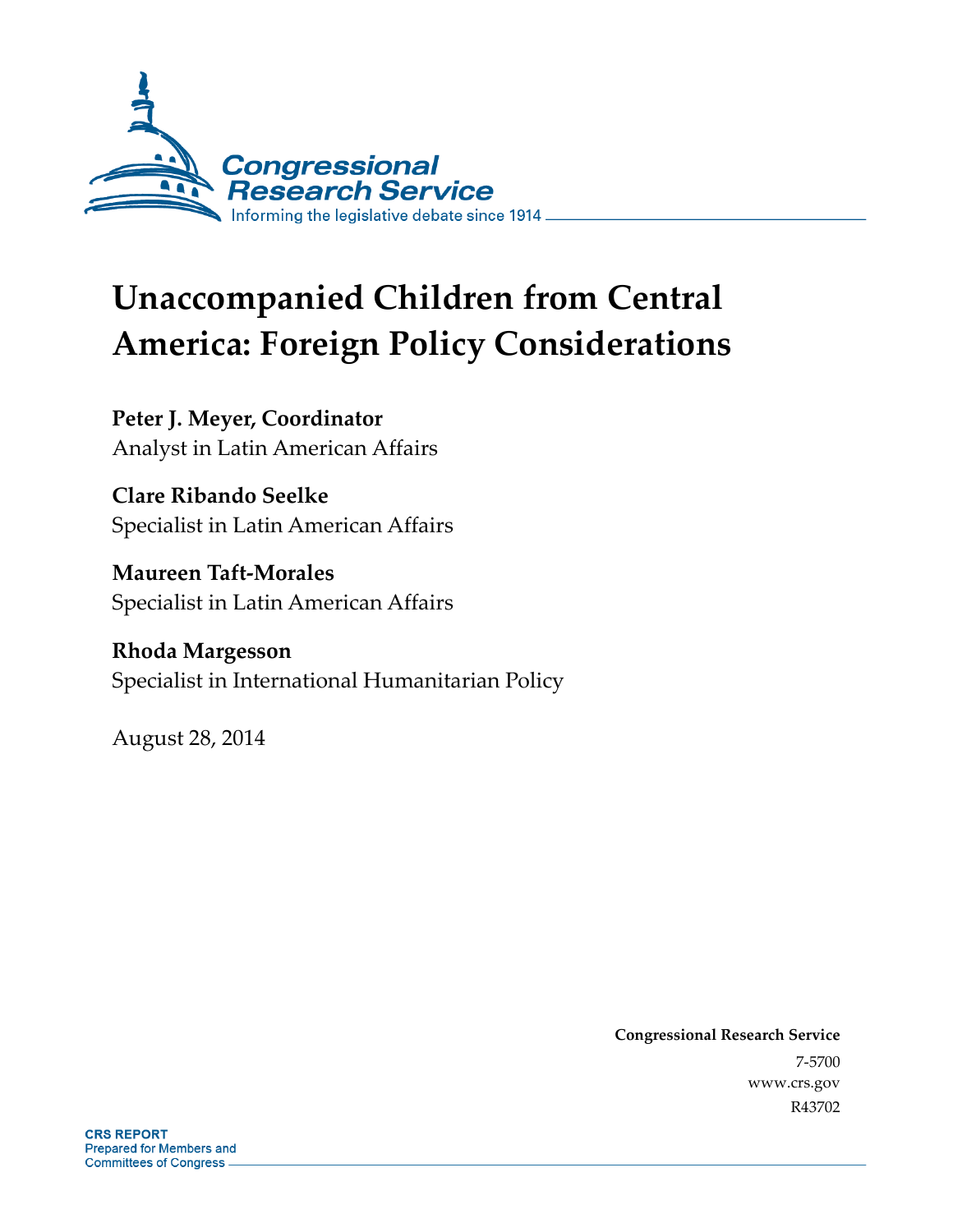## **Summary**

In recent months, U.S. policy makers have expressed concerns about a significant increase in the number of unaccompanied alien children (UAC) being apprehended at the U.S. border. More than 63,000 such children were apprehended over the first 10 months of the fiscal year—a 100% increase compared to same time period of FY2013. This unexpected surge of children has strained U.S. government resources and created a complex crisis with humanitarian implications for the United States and the international community. Although the flow of unaccompanied minors appears to have slowed since July, experts warn it may accelerate again after the summer heat passes.

Children from El Salvador, Guatemala, and Honduras—the "northern triangle" of Central America—account for the vast majority of those apprehended this fiscal year. While there is no consensus regarding why exactly they left their homes, most analysts maintain that the problem is complex, involving interactions between so-called "push factors" such as high levels of violence and poverty in Central America and "pull factors" such as the desire to join family members in the United States and perceptions about U.S. immigration policies. Given the diversity of the unaccompanied children and their motives, the lines of distinction between and among refugees, asylum seekers, and migrants are not always clear.

The surge in unaccompanied children from Central America has led to renewed focus on a region with which the United States historically has shared close political, economic, and cultural ties. The United States currently engages with Central American countries through a variety of mechanisms, including the Dominican Republic-Central America-United States Free Trade Agreement (CAFTA-DR) and a variety of foreign assistance programs designed to promote economic and social opportunity, ensure citizen security, strengthen democratic governance, and secure a clean energy future. In recent months, the Obama Administration has sought closer cooperation with Central American governments in dissuading children from making the journey to the United States and targeting smuggling networks. It has also sought increased assistance for Central American governments, requesting \$300 million in FY2014 supplemental appropriations to support programs designed to receive and reintegrate children and other migrants who are repatriated to the region and to address root causes of emigration.

Congress has taken some initial steps to respond to the situation on the border, with Members holding numerous hearings, traveling to the region, and introducing legislation. Bills were introduced in both houses of Congress in response to the President's supplemental appropriations request. While S. 2648 would provide \$300 million in new funding for programs in Central America, H.R. 5230 would allow \$40 million of previously appropriated assistance to be reprogrammed to support repatriation and reintegration activities in the region. The FY2015 Department of State, Foreign Operations, and Related Programs Appropriations bills introduced in both houses also include provisions to address the surge in unaccompanied children. S. 2499 would provide \$100 million to address the root causes pushing children to leave Central America and support reintegration programs, and H.R. 5013 would provide \$120 million to help secure the Mexico-Guatemala border and combat alien smuggling and human trafficking.

As Congress continues to debate legislative options to address the foreign policy dimensions of the situation, there are a variety of interrelated issues that it might take into consideration. These include Central American governments' limited capacities to receive and reintegrate repatriated children, and their inability and/or unwillingness to address the pervasive insecurity and lack of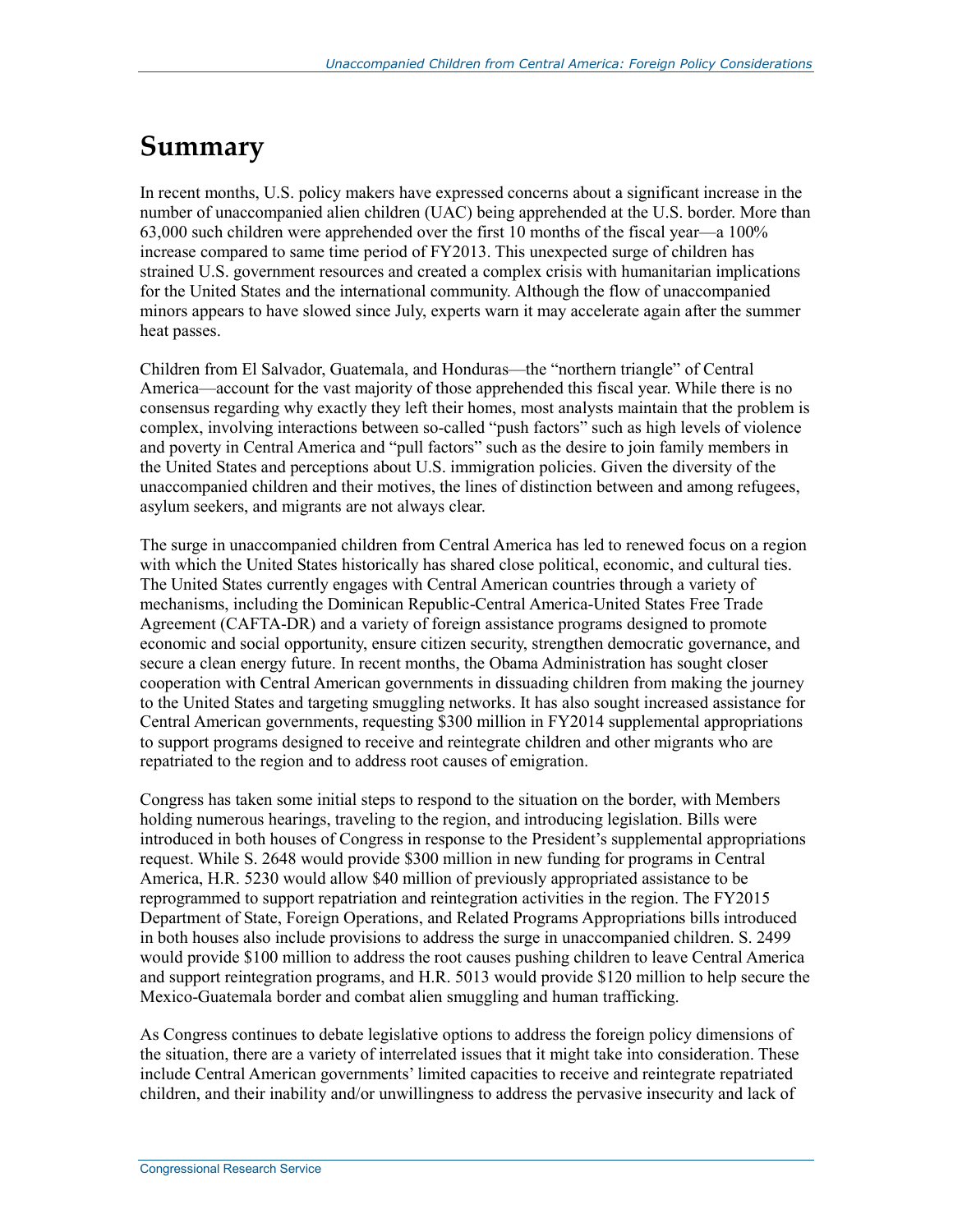socioeconomic opportunities in their countries that cause many children to leave. Other issues Congress might consider include the extent to which the Mexican government is capable of limiting the transmigration of Central Americans through its territory and how other international actors are responding to the spike in apprehensions of unaccompanied children.

For more information, see:

- CRS Report R43628, *Unaccompanied Alien Children: Potential Factors Contributing to Recent Immigration*;
- CRS Report R41731, *Central America Regional Security Initiative: Background and Policy Issues for Congress*;
- CRS Report R43616, *El Salvador: Background and U.S. Relations*;
- CRS Report R42580, *Guatemala: Political, Security, and Socio-Economic Conditions and U.S. Relations*; and
- CRS Report RL34027, *Honduras: Background and U.S. Relations*.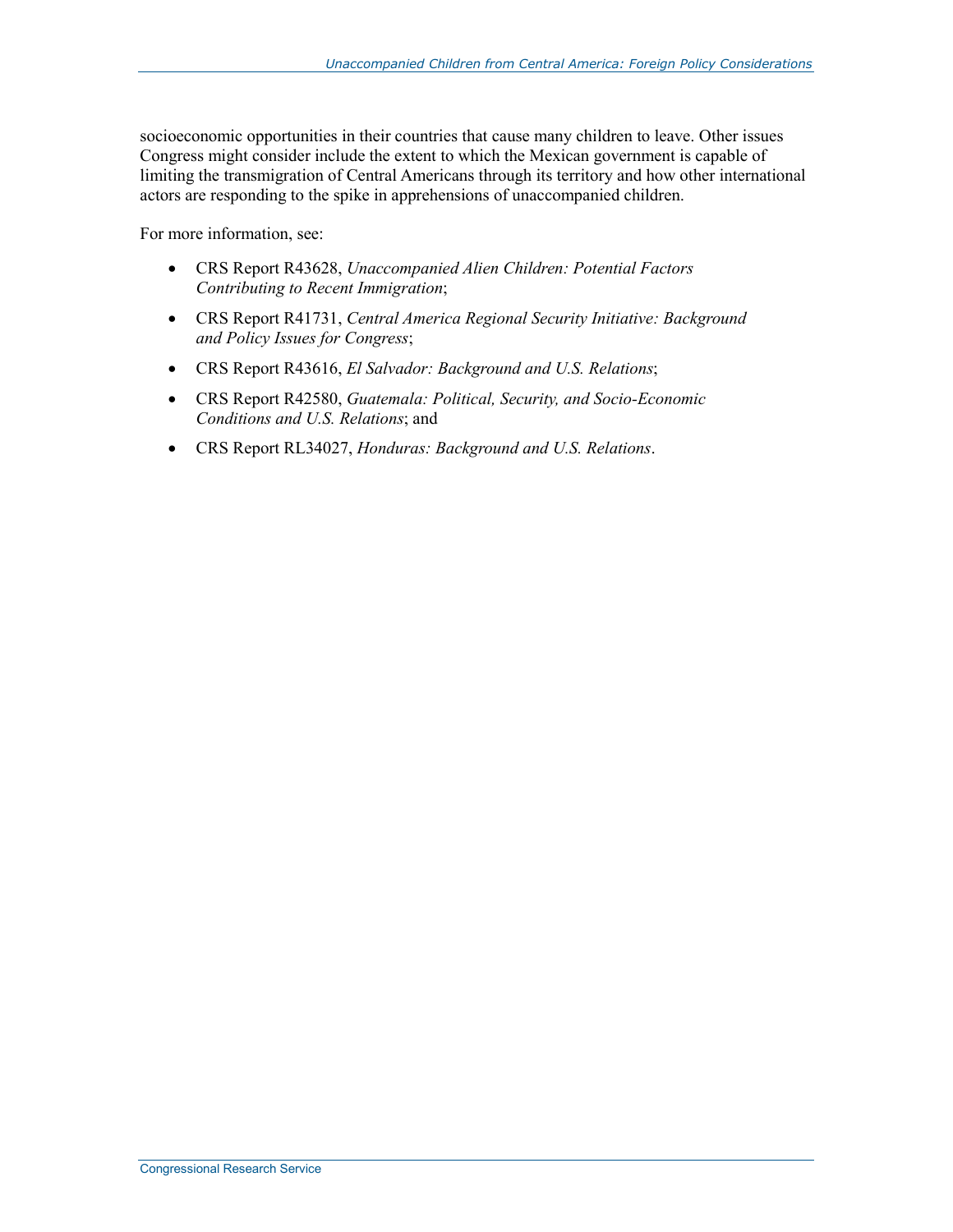## **Contents**

## Figures

| Figure 1. Apprehensions of Unaccompanied Minors by Country of Origin: FY2009- |  |
|-------------------------------------------------------------------------------|--|
|                                                                               |  |
|                                                                               |  |
|                                                                               |  |

## **Tables**

|--|--|--|--|--|--|--|

### Contacts

|--|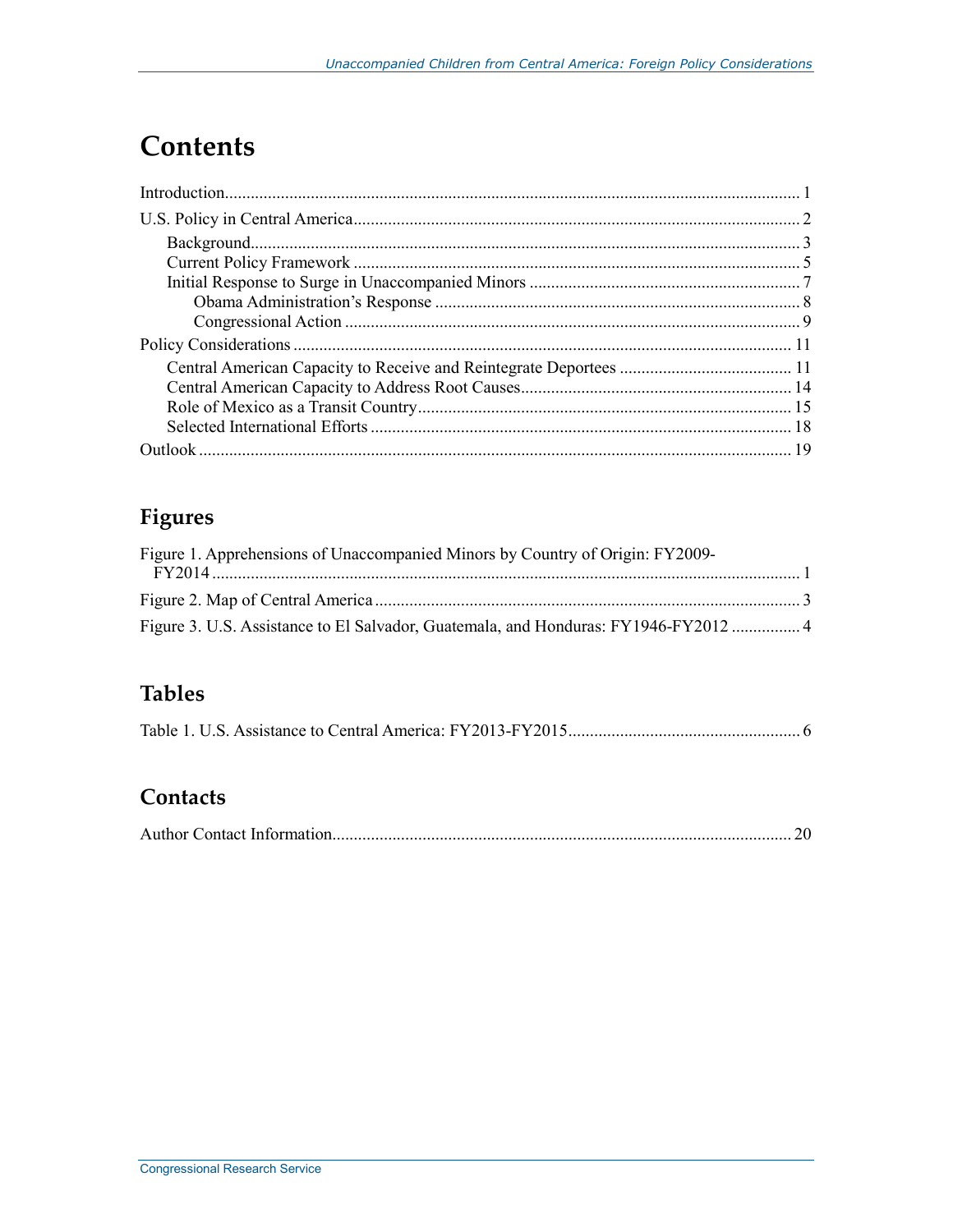## **Introduction**

Over the past year, there has been a sharp increase in the number of unaccompanied minors<sup>1</sup> apprehended along the U.S.-Mexico border. Nearly 63,000 unaccompanied minors were apprehended during the first 10 months of fiscal year (FY) 2014—a 100% increase compared to the nearly 31,500 unaccompanied minors apprehended during the first 10 months of FY2013. This dramatic spike has strained U.S. government resources, created a complex crisis with humanitarian implications, and raised concerns both domestically and internationally about the safety and protection of the children. Although the flow of unaccompanied minors appears to have slowed since July, experts warn it may accelerate again after the summer heat passes.



**Figure 1. Apprehensions of Unaccompanied Minors by Country of Origin: FY2009- FY2014** 

**Source:** U.S. Border Patrol, "Unaccompanied Children (Age 0-17) Apprehensions, Fiscal Year 2008 through Fiscal Year 2012," February 4, 2013; and U.S. Customs and Border Protection, "Southwest Border Unaccompanied Alien Children," August 2014.

The changing demographics of the unaccompanied minors apprehended at the border have contributed to the complexity of the situation. Whereas the vast majority of unaccompanied minors came from Mexico prior to FY2012, the recent surge is attributable to children from the countries of the so-called "northern triangle" of Central America—El Salvador, Guatemala, and Honduras (see **Figure 1**)—who are subject to a different administrative process under U.S. law.2

<sup>&</sup>lt;sup>1</sup> In this report, "unaccompanied minors" and "unaccompanied children" are used interchangeably to refer to foreign nationals under the age of 18 who are neither with a parent nor a legal guardian at the time they are apprehended.

<sup>2</sup> CRS Report IN10107, *Unaccompanied Alien Children: A Processing Flow Chart*, by Lisa Seghetti.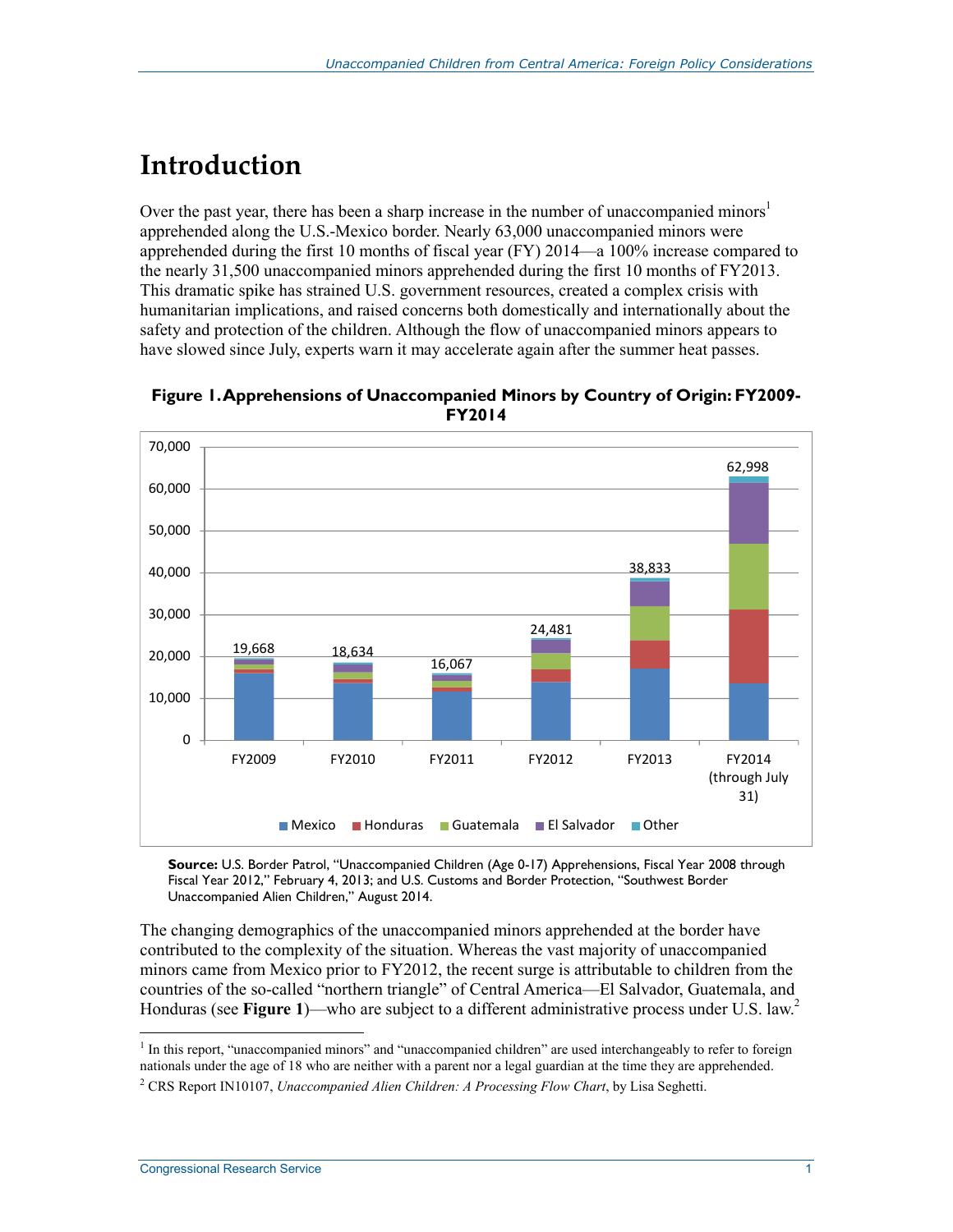Moreover, there have been considerable increases in the numbers of young children and female minors arriving at the U.S. border. While the bulk of the unaccompanied minors that have been apprehended are teenage boys, the proportion of children that are 12 or younger has increased from 9% in FY2013 to 16% in FY2014, and the proportion that are girls has increased from 19% in FY2013 to 28% in FY2014.<sup>3</sup>

There is little consensus among analysts regarding why there has been such a sharp increase in the number of unaccompanied minors arriving at the U.S. border. However, most maintain that the problem is complex, involving interactions between so-called "push factors" such as high levels of violence and poverty in Central America and "pull factors" such as the desire to join family members in the United States and perceptions about U.S. immigration policies.<sup>4</sup>

Given the diversity of the unaccompanied children and their motives, the lines of distinction between and among refugees, asylum seekers, and migrants are not always clear. Appropriately identifying the individuals or groups at risk is a key challenge for the United States and the international community.

Members of Congress have expressed significant concerns about the influx of unaccompanied minors and have begun considering policy options for addressing the situation. This report focuses on the foreign policy dimensions of the crisis. It begins by examining U.S. policy in Central America, including a brief historical background, the current policy framework, and the initial response to the surge in unaccompanied minors. The report then discusses a variety of issues Congress might take into consideration as it formulates policy toward the region. These include the capacity of Central American nations to receive and reintegrate unaccompanied children removed ("deported") from the United States, the capacity of Central American nations to address the root causes of the exodus, the role of Mexico as a transit country, and the response of the international community. The report concludes with an outlook for U.S. policy.

## **U.S. Policy in Central America**

The surge in unaccompanied children arriving at the U.S.-Mexico border has led to a renewed focus on Central America. As policy makers debate how to respond to the situation, they might consider how U.S. policy has influenced the region in the past, the current framework for U.S. engagement in the region, and what steps have been taken thus far.

<sup>3</sup> Jens Manuel Krogstad, Ana Gonzalez-Barrera, and Mark Hugo Lopez, *Children 12 and Under are Fastest Growing Group of Unaccompanied Minors at U.S. Border*, Pew Research Center, July 22, 2014; and *At the Border, a Sharp Rise in Unaccompanied Girls Fleeing Honduras*, Pew Research Center, July 25, 2014.

<sup>4</sup> U.S. Conference of Catholic Bishops, *Mission to Central America: The Flight of Unaccompanied Children to the United States*, Report of the Committee on Migration, November 2013; U.N. High Commissioner for Refugees (UNHCR), *Children on the Run: Unaccompanied Children Leaving Central America and Mexico and the Need for International Protection*, March 12, 2014; and Dinorah Azpuru, "Beyond the Blame Game: Visualizing the Complexity of the Border Crisis," *Americas Quarterly*, August 6, 2014. For more information, see CRS Report R43628, *Unaccompanied Alien Children: Potential Factors Contributing to Recent Immigration*, coordinated by William A. Kandel.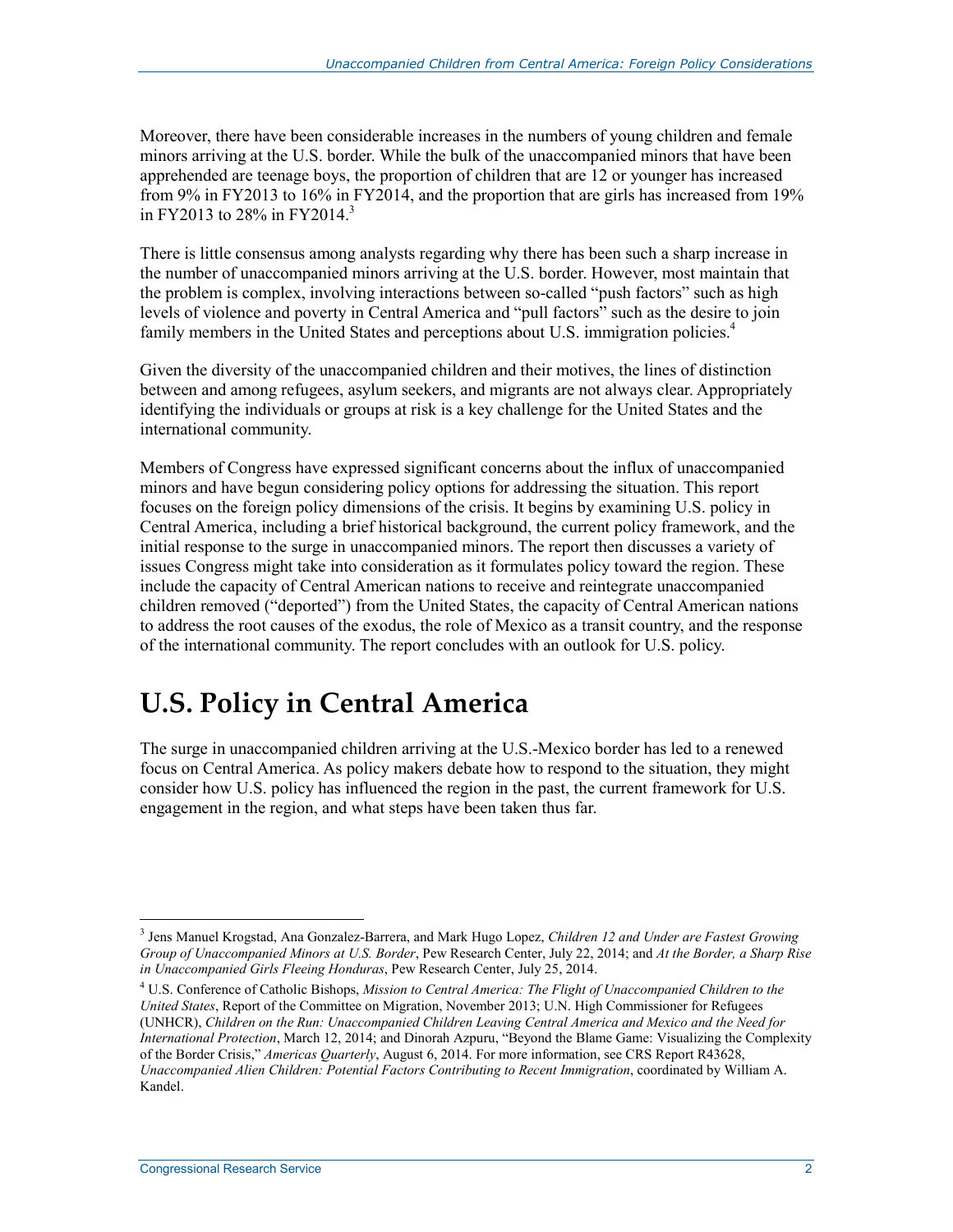

**Source:** Prepared by Amber Hope Wilhelm, CRS Graphics Specialist. **Notes:** El Salvador, Guatemala, and Honduras are often referred to as the "northern triangle" countries.

## **Background**

Given the geographic proximity of Central America, the United States historically has had close political, economic, and cultural ties with the region. During the Cold War, the U.S. government viewed links between the Soviet Union and leftist and nationalist political movements in Central America as a potential threat to U.S. strategic interests. The United States provided extensive assistance (equivalent to \$9 billion constant 2012 dollars) to El Salvador, Guatemala, and Honduras during the 1980s as the Salvadoran and Guatemalan governments fought leftist insurgencies and the Honduran government supported U.S. policy in the region.<sup>5</sup> An estimated 70,000 Salvadorans and 200,000 Guatemalans were killed or disappeared during the countries' civil conflicts, and truth commissions have determined that government forces were responsible

<sup>1</sup> 5 U.S. Agency for International Development (USAID), *U.S. Overseas Loans and Grants: Obligations and Loan Authorizations, July 1, 1945-September 30, 2012*, http://gbk.eads.usaidallnet.gov/.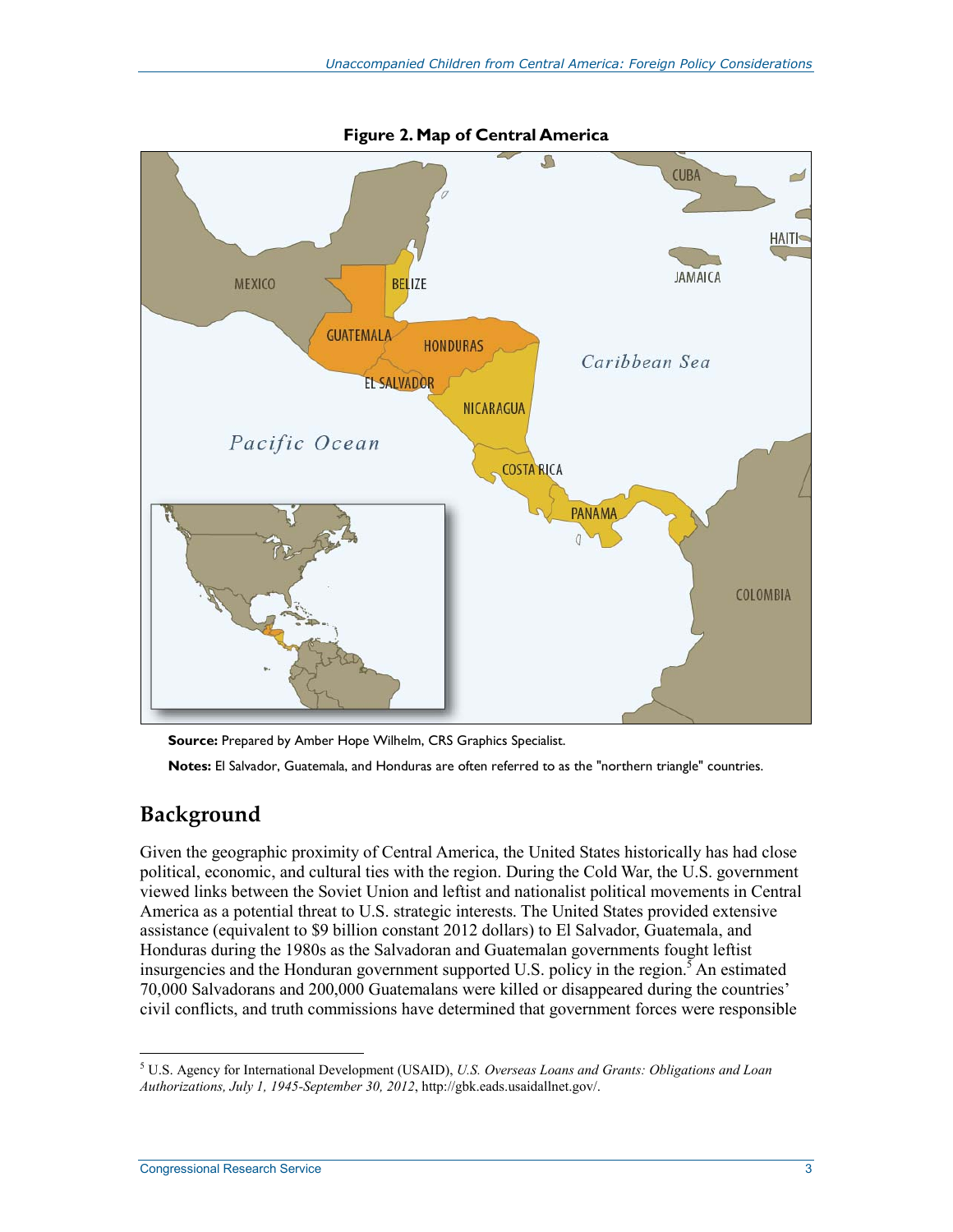for the vast majority of human rights abuses committed.<sup>6</sup> Many Central Americans fled the region, seeking refuge in the United States. As part of its efforts to foster political and economic stability in Central America, the United States established the Caribbean Basin Initiative (CBI, formally the Caribbean Basin Economic Recovery Act) in 1983. The unilateral preferential trade arrangement provided duty-free access to the U.S. market for many goods from the region.





**Source:** U.S. Agency for International Development (USAID), *U.S. Overseas Loans and Grants: Obligations and Loan Authorizations, July 1, 1945-September 30, 2012*, http://gbk.eads.usaidallnet.gov/.

U.S. support for Central America began to wane in the 1990s following the dissolution of the Soviet Union and the end of the region's civil conflicts. Peace accords were signed in El Salvador in 1992 and in Guatemala in 1996. Although the United States provided some support to Central American countries to strengthen democratic governance and implement market-oriented economic reforms and provided considerable assistance in the aftermath of natural disasters such as Hurricane Mitch in 1998, aid to the northern triangle countries declined significantly during the 1990s (see **Figure 3**). Following the passage of the Illegal Immigrant Reform and Immigrant Responsibility Act (IIRIRA) of 1996, the United States accelerated deportations of Central Americans. Nearly 46,000 convicts were among those deported to the region between 1998 and 2005;<sup>7</sup> these included members of the Mara Salvatrucha (MS-13) and  $18^{\text{th}}$  Street Gang (M-18)—

<sup>6</sup> Priscilla B. Hayner, *Unspeakable Truths: Facing the Challenge of Truth Commissions* (New York: Routledge, 2002).

<sup>7</sup> U.N. Office on Drugs and Crime (UNODC), *Crime and Development in Central America: Caught in the Crossfire*, May 2007, p.40.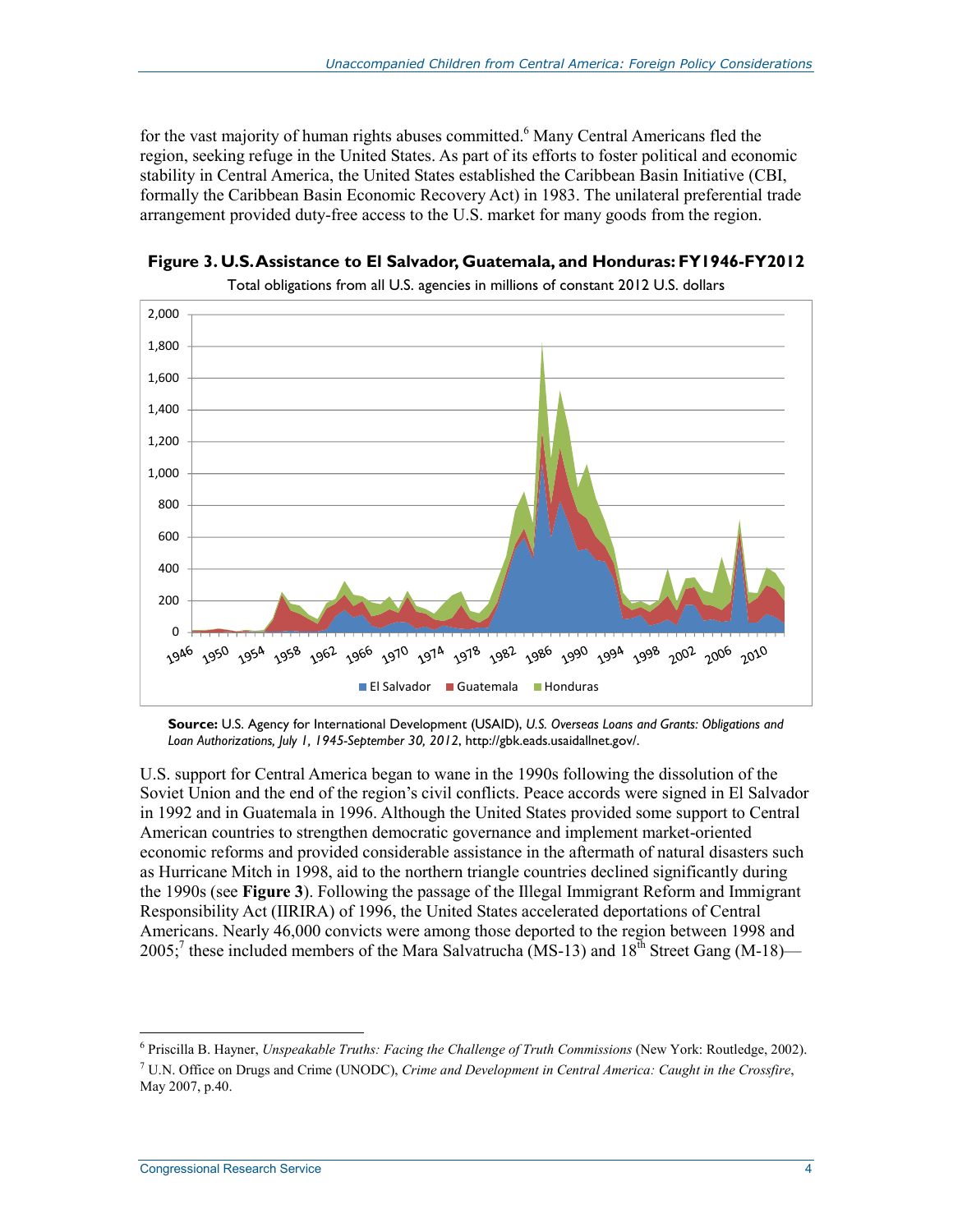both of which were founded in Los Angeles—contributing to the spread of gang violence in Central America.<sup>8</sup>

### **Current Policy Framework**

The Obama Administration has set forth a broad framework for U.S. policy toward Latin America that includes four principal objectives: promoting economic and social opportunity; ensuring citizen security; strengthening effective institutions of democratic governance; and securing a clean energy future. The State Department maintains that these policy priorities are based on the premise that "the United States has a vital interest in contributing to the building of stable, prosperous, and democratic nations" in the hemisphere. $9$  The U.S. government has sought to advance these priorities in Central America through a variety of mechanisms, including foreign assistance and trade agreements.

Given that El Salvador, Guatemala, and Honduras continue to struggle with major development challenges, foreign aid continues to play a prominent role in U.S. engagement with the region. In FY2014, bilateral assistance provided through the State Department and U.S. Agency for International Development (USAID) is expected to total \$22.3 million in El Salvador, \$65.2 million in Guatemala, and \$41.9 million in Honduras. The Obama Administration's FY2015 request would increase bilateral aid to \$27.6 million in El Salvador, \$77.1 million in Guatemala, and \$48.2 million in Honduras (see **Table 1**). This funding would be split between efforts to strengthen justice and security sector institutions and traditional development activities in areas such as agriculture, basic education, and economic reform. Although El Salvador receives lower levels of aid than its neighbors, it benefits from closer collaboration with the United States through the Partnership for Growth.<sup>10</sup>

Central American countries also are receiving assistance from the Millennium Challenge Corporation (MCC).<sup>11</sup> Established in 2004, the MCC provides economic assistance through a competitive selection process to developing nations that demonstrate a commitment to good governance, economic freedom, and investments in their citizens. In 2005, the MCC signed a five-year \$215 million<sup>12</sup> compact to improve transportation infrastructure and support rural development in Honduras. Although the MCC Board decided not to renew the compact as a result of the Honduran government's poor performance on corruption, it approved a so-called "threshold program" of up to \$15.6 million in 2013 to support Honduran government efforts to strengthen public financial management and increase the transparency and efficiency of publicprivate partnerships. In 2006, the MCC signed a five-year \$461 million compact to support development in the northern border region of El Salvador. The MCC Board approved a second

<u>.</u>

<sup>&</sup>lt;sup>8</sup> Ana Arana, "How the Street Gangs Took Central America," *Foreign Affairs*, vol. 84, no. 3 (May/June 2005); Tim Johnson, "U.S. Export: Central America's Gang Problem Began in Los Angeles," *McClatchy*, August 5, 2014.

<sup>&</sup>lt;sup>9</sup> U.S. Department of State, Arturo Valenzuela, Assistant Secretary of State, Bureau of Western Hemisphere Affairs, "U.S.-Latin American Relations: A Look Ahead," January 6, 2011.

 $10$  The Partnership for Growth is an Administration initiative that seeks to foster sustained economic growth and development in top-performing low-income countries. It involves greater collaboration but does not necessarily portend an increase in U.S. assistance. For more information, see CRS Report R43616, *El Salvador: Background and U.S. Relations*, by Clare Ribando Seelke.

<sup>&</sup>lt;sup>11</sup> For more information on the MCC, see CRS Report RL32427, *Millennium Challenge Corporation*, by Curt Tarnoff.

<sup>&</sup>lt;sup>12</sup> The compact was ultimately reduced to \$205 million as \$10 million was terminated following the 2009 coup in Honduras.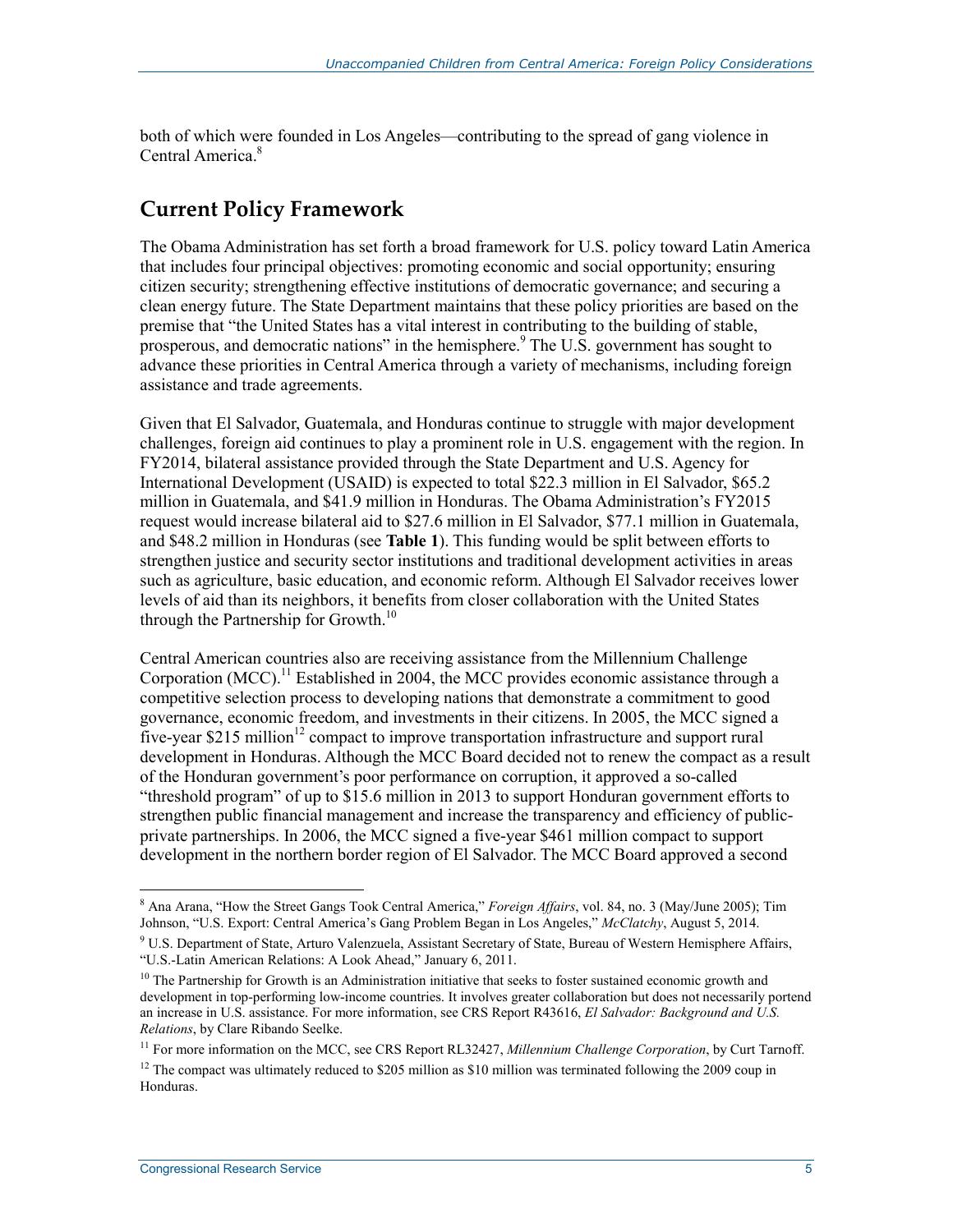five-year compact with El Salvador in 2013, but the \$277 million agreement designed to improve the country's investment climate, human capital, and infrastructure, has yet to be finalized. The MCC Board has also approved a threshold program for Guatemala.

U.S. security cooperation with the countries of the northern triangle has grown considerably in recent years in response to high levels of crime and violence and the region's emergence as a major transit point for illicit narcotics destined for the United States. Much of this cooperation has taken place under the umbrella of the Central America Regional Security Initiative (CARSI).<sup>13</sup> Initially established in FY2008 as part of the Mexico-focused Mérida Initiative, CARSI provides partner nations with equipment, technical assistance, and training to improve narcotics interdiction and disrupt criminal networks. It also supports Central American law enforcement and justice sector institutions, identifying deficiencies and strengthening their capacities to provide security for the citizens of the region. In addition, CARSI supports crime and violence prevention efforts that seek to reduce drug demand and provide at-risk youth with educational, vocational, and recreational opportunities. CARSI funding for FY2014 is expected to total \$161.5 million, the majority of which will likely go to El Salvador, Guatemala, and Honduras. The Administration's FY2015 request for CARSI is \$130 million (see **Table 1**).<sup>14</sup>

| , pp. op. adolis in millions of 0.3. dollars                         |                 |                          |                         |  |  |
|----------------------------------------------------------------------|-----------------|--------------------------|-------------------------|--|--|
|                                                                      | FY2013 (actual) | <b>FY2014 (estimate)</b> | <b>FY2015 (request)</b> |  |  |
| El Salvador                                                          | 27.6            | 22.3                     | 27.6                    |  |  |
| <b>Guatemala</b>                                                     | 80.8            | 65.2                     | 77.1                    |  |  |
| <b>Honduras</b>                                                      | 52.0            | 41.9                     | 48.2                    |  |  |
| Other Central American<br>Countries <sup>a</sup>                     | 14.7            | 13.6                     | 14.8                    |  |  |
| <b>USAID Central America</b><br>Regional program <sup>b</sup>        | 33.1            | 32.5                     | 32.0                    |  |  |
| Central America Regional<br>Security Initiative (CARSI) <sup>b</sup> | 145.6           | 161.5                    | 130.0                   |  |  |
| Total                                                                | 353.8           | 337.0                    | 329.7                   |  |  |

| Table 1. U.S. Assistance to Central America: FY2013-FY2015 |                                           |  |  |  |
|------------------------------------------------------------|-------------------------------------------|--|--|--|
|                                                            | Appropriations in millions of LLS dollars |  |  |  |

**Source:** U.S. Department of State, *Congressional Budget Justification for Foreign Operations, Fiscal Year 2015,* April 2014.

**Notes:** These figures only include bilateral assistance that is managed by the State Department or the U.S. Agency for International Development (USAID). These countries may receive additional assistance from other U.S. agencies.

- a. Includes assistance for Belize, Costa Rica, Nicaragua, and Panama.
- b. It is unclear how much of the funding appropriated for USAID's Central America Regional Program and CARSI will go to each Central American country.

<sup>13</sup> For more information on CARSI, see CRS Report R41731, *Central America Regional Security Initiative: Background and Policy Issues for Congress*, by Peter J. Meyer and Clare Ribando Seelke.

<sup>14</sup> U.S. Department of State, *Congressional Budget Justification for Foreign Operations, Appendix 3: Regional Perspectives, Fiscal Year 2015*, April 2014.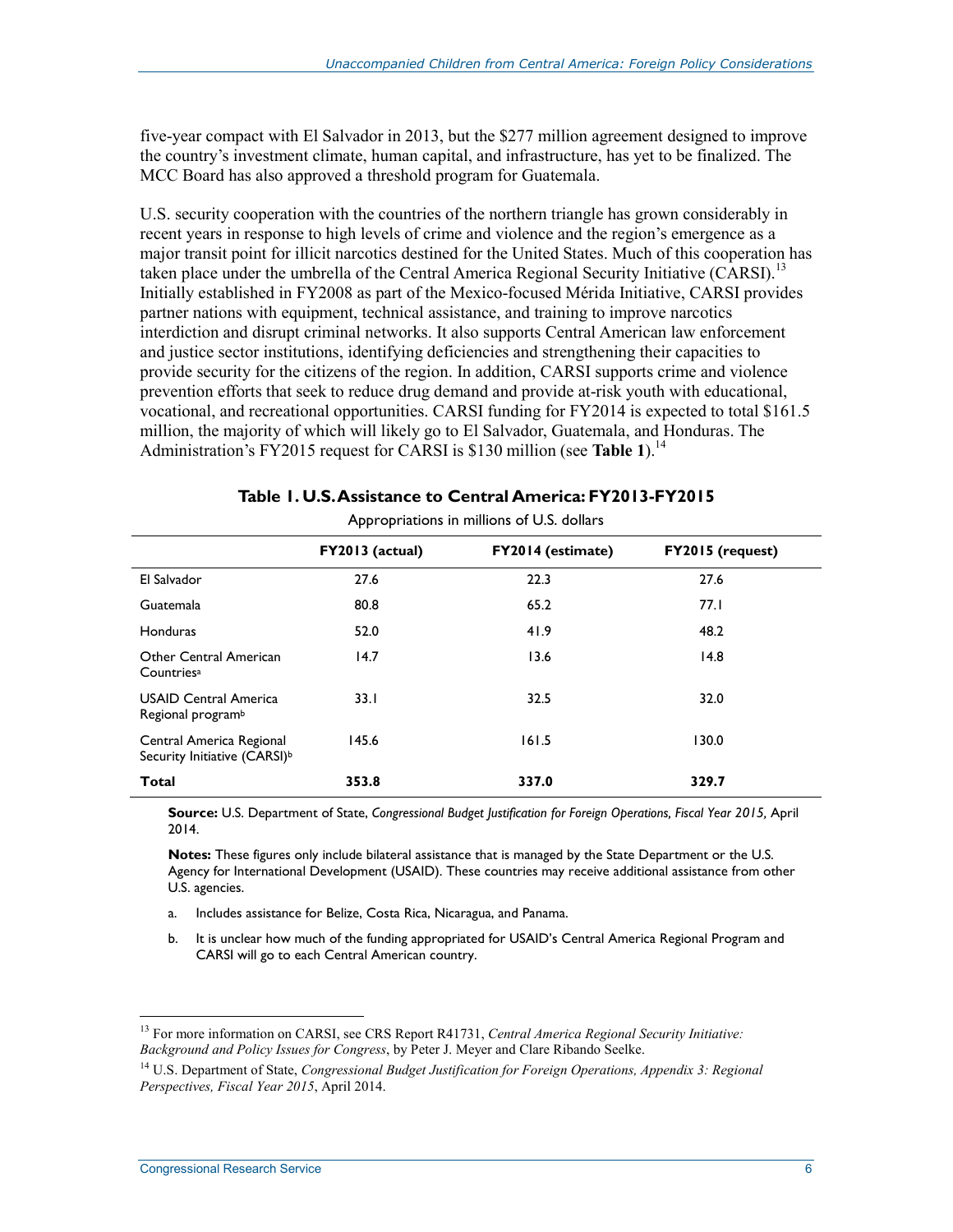Trade and investment relations between the United States and the northern triangle countries are governed by the Dominican Republic-Central America-United States Free Trade Agreement (CAFTA-DR), which was signed in 2004 and entered into force for El Salvador, Guatemala, and Honduras in 2006. The agreement builds on CBI by making preferential market access reciprocal, comprehensive, and permanent.<sup>15</sup> Since CAFTA-DR entered into force, U.S. merchandise trade with the countries of the northern triangle has increased by about 40%, from \$18 billion in 2006 to \$25.4 billion in 2013; U.S. exports to the region have grown by 52% and U.S. imports from the region have grown by 29%. The stock of U.S. direct investment in the northern triangle countries has grown from \$1.9 billion in 2006 to \$4.9 billion in 2013—an increase of 153%. These trends vary somewhat by country; Honduras, for example, has seen little change in U.S. direct investment.

There continue to be strong cultural ties between the United States and Central America, and many continue to leave the region for the United States, both through authorized and unauthorized means. In 2012, the foreign-born populations from El Salvador (1,254,501), Guatemala (880,869), and Honduras (535,725) ranked as the  $6<sup>th</sup>$ ,  $10<sup>th</sup>$ , and  $16<sup>th</sup>$  largest groups, respectively, of all foreign born groups in the United States.<sup>16</sup> According to Department of Homeland Security (DHS) estimates, 55% of Salvadorans, 64% of Guatemalans, and 67% of Hondurans residing in the United States are in the country illegally.<sup>17</sup>

U.S. deportations to the northern triangle countries have increased significantly in recent years. Since FY2011, the number of Salvadorans removed has increased by 24%, the number of Guatemalans removed has increased by 57%, and the number of Hondurans removed has increased 68%. In FY2013, about 21,600 Salvadorans, 47,800 Guatemalans, and 37,000 Hondurans were removed from the United States.<sup>18</sup> Some Central Americans, who may otherwise be deported, have been allowed to stay in the United States with Temporary Protected Status (TPS). The U.S. government has continuously provided TPS to eligible Hondurans since 1998 when Hurricane Mitch struck Honduras and to eligible Salvadorans since 2001 when El Salvador experienced a series of earthquakes. An estimated 64,000 Hondurans and 212,000 Salvadorans currently benefit from TPS.<sup>19</sup>

### **Initial Response to Surge in Unaccompanied Minors**

In recent months, U.S. policy makers have devoted considerable attention to the surge in unaccompanied minors from Central America. While much of the initial response focused on actions within the United States, both the Obama Administration and Congress have taken some initial steps intended to address the foreign policy dimensions of the situation.

<sup>15</sup> For more information on CAFTA-DR, see CRS Report R42468, *The Dominican Republic-Central America-United States Free Trade Agreement (CAFTA DR): Developments in Trade and Investment*, by J. F. Hornbeck.

<sup>16</sup> U.S. Census Bureau, *2012 American Community Survey (ACS), Public Use Micro Sample (PUMS).*

<sup>17</sup> Bryan Baker and Nancy Rytina, *Estimates of the Unauthorized Immigrant Population Residing in the United States: January 2012*, Department of Homeland Security (DHS), Office of Immigration Statistics, March 2013.

<sup>&</sup>lt;sup>18</sup> CRS calculations based on FY2011 removal data from DHS, Office of Immigration Statistics and FY2013 removal data from DHS, Immigration and Customs Enforcement (ICE).

<sup>19</sup> CRS Report RS20844, *Temporary Protected Status: Current Immigration Policy and Issues*, by Ruth Ellen Wasem and Karma Ester.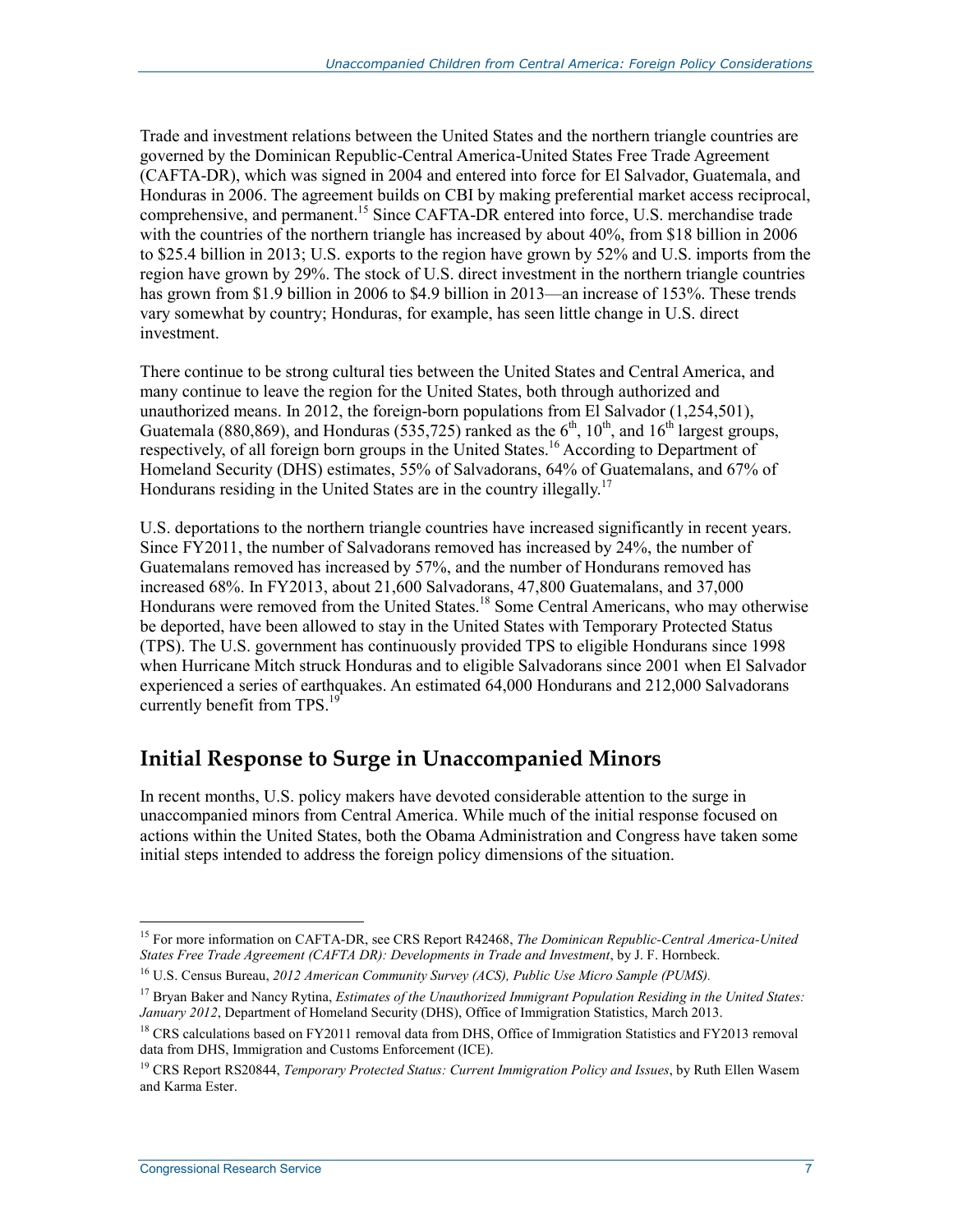#### **Obama Administration's Response**

The Obama Administration has responded to the spike in the number of unaccompanied minors traveling to the United States from Central America in a number of ways. Since June 2014, it has sought to establish a common understanding of the situation and coordinate a response with the Salvadoran, Guatemalan, Honduran, and Mexican governments. This diplomatic outreach has included visits to the region by Vice President Joseph Biden, Secretary of State John Kerry, Secretary of Homeland Security Jeh Johnson, and other high level Administration officials. Likewise, President Obama hosted President Salvador Sánchez Ceren of El Salvador, President Otto Pérez Molina of Guatemala, and President Juan Orlando Hernández of Honduras at the White House. As a result of U.S. engagement, the Central American governments have implemented public awareness campaigns, increased their consular presence on the border, and strengthened their enforcement efforts against smuggling organizations.<sup>20</sup>

Administration officials have also engaged in extensive public diplomacy. The President and other officials have warned Central Americans about the dangers involved in traveling to the United States, and have sought to correct possible misperceptions about U.S. immigration policies. U.S. Customs and Border Protection (CBP) has launched an awareness campaign that includes media outreach in metropolitan areas of the United States that have high concentrations of Central American immigrants, as well as billboards and public service announcements in El Salvador, Guatemala, and Honduras. CBP expects about 6,500 radio and television announcements to air in the region through September 7, 2014.<sup>21</sup>

In addition to these diplomatic initiatives, the Administration has intensified its efforts to target and dismantle human smuggling operations. Between June 23—when DHS surged personnel to the border—and July 22, 2014, 192 smugglers and their associates were arrested, more than 500 unauthorized immigrants were taken into custody, and more than \$625,000 was seized from 288 bank accounts held by human smuggling and drug trafficking organizations. DHS is working with officials in Mexico and Central America to track, interdict, and seize illicit funds flowing through the region. $^{22}$ 

The Administration has also sought to increase foreign assistance to Central America. During his trip to Guatemala in June 2014, Vice President Biden announced funding for several new aid programs. This included \$9.6 million to strengthen the Salvadoran, Guatemalan, and Honduran governments' abilities to receive and reintegrate repatriated citizens; \$40 million for a 5-year USAID program in Guatemala to reduce risk factors for youth involvement in gangs and address factors driving migration to the United States; and \$25 million for a 5-year USAID crime and violence prevention program in El Salvador, which will establish new outreach centers to provide services to at-risk youth.<sup>23</sup> Funding for these activities was reprogrammed from existing  $\angle$ FY2014 appropriations.

<sup>&</sup>lt;sup>20</sup> White House, Office of the Press Secretary, "Fact Sheet: Visit of President Perez Molina of Guatemala, President Hernandez of Honduras, and President Sanchez Ceren of El Salvador," July 25, 2014.

<sup>&</sup>lt;sup>21</sup> U.S. Customs and Border Protection (CBP), "CBP Commissioner Discusses Dangers of Crossing U.S. Border, Awareness Campaign," July 2, 2014.

 $^{22}$  DHS, "Secretary Johnson Announces 192 Criminal Arrests in Ongoing ICE Operation to Crack Down on Human Smuggling to the Rio Grande Valley," press release, July 22, 2014.

<sup>&</sup>lt;sup>23</sup> White House, Office of the Press Secretary, "Fact Sheet: Unaccompanied Children from Central America," June 20, 2014.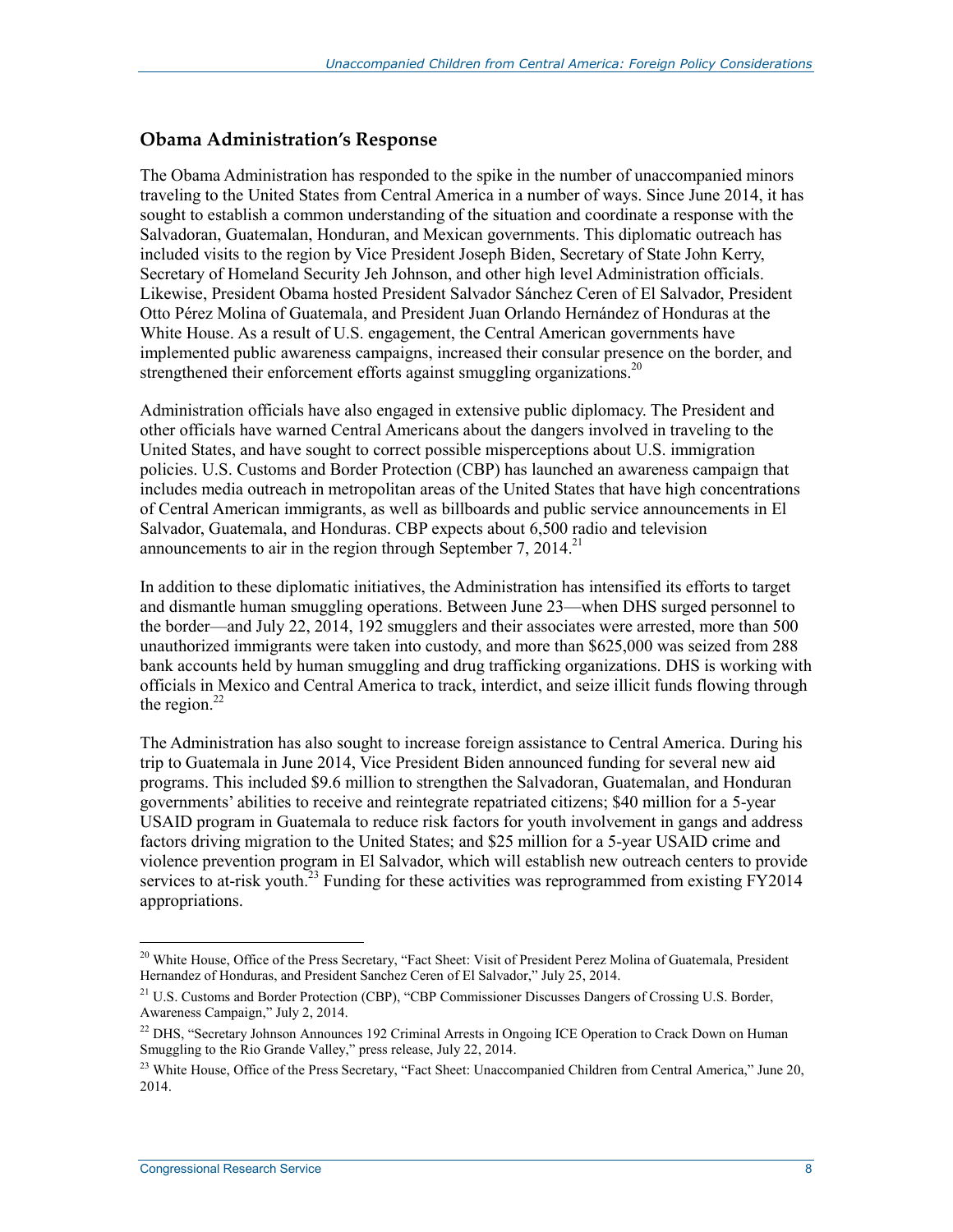On July 8, 2014, the Administration submitted an emergency supplemental appropriations request to Congress to address the surge in unaccompanied minors. Of the \$3.7 billion request, \$300 million would be dedicated to programs in Central America:

- About \$125 million of that would be used to foster economic prosperity in the region, including programs to improve access to affordable energy, promote local economic development, strengthen workforce development, improve customs and border controls, and support small-scale farmers coping with a coffee rust epidemic.
- Another \$70 million would be used to improve governance in the region through fiscal and public financial management reforms and efforts to strengthen justice systems and the rule of law.
- Roughly \$80 million would go toward security programs, including communitybased crime prevention, prison reform, police capacity-building, and U.S. vetted units designed to counter transnational organized crime.
- Another \$20 million would support programs designed to receive and reintegrate children and other migrants who are repatriated to the region.
- Finally, \$5 million would be used for diplomatic and consular programs focused on leadership development among potential migrants and media campaigns designed to discourage emigration.<sup>24</sup>

#### **Congressional Action**

Members of Congress have expressed significant concerns about the surge in unaccompanied minors arriving at the southwest border. Numerous committees in both houses have held hearings,<sup>25</sup> and some Members have traveled to Central America to obtain a better understanding of the situation. Congress had also begun to consider legislation to address several aspects of the issue prior to the August District Work Period.

#### *FY2014 Supplemental Appropriations Legislation*

Bills were introduced in both houses of Congress following President Obama's FY2014 supplemental appropriations request. The Senate introduced S. 2648 on July 23, 2014. Like the Administration's request, the bill would provide \$300 million for programs in Central America. Most of the funds, \$212.5 million, would be appropriated under the Economic Support Fund (ESF) account to support the safe repatriation and reintegration of Central American migrants and address the root causes pushing unaccompanied minors and others to leave the region. Of the ESF funds, \$10 million would be transferred to the Department of Justice to support investigative and prosecutorial capacity building programs, and \$5 million would be transferred to the Inter-

<sup>24</sup> U.S. Department of State, *Supplemental Request Justification for Department of State, Foreign Operations, and Related Programs, Fiscal Year 2014*, July 8, 2014.

 $^{25}$  See, for example, U.S. Congress, House Committee on Foreign Affairs, Subcommittee on the Western Hemisphere, *Children Migrating from Central America: Solving a Humanitarian Crisis*, Hearing, 113th Cong., 2nd sess., June 25, 2014.; and U.S. Congress, Senate Committee on Foreign Relations, *Dangerous Passage: Central America in Crisis and the Exodus of Unaccompanied Minors*, Hearing, 113th Cong., 2nd sess., July 17, 2014.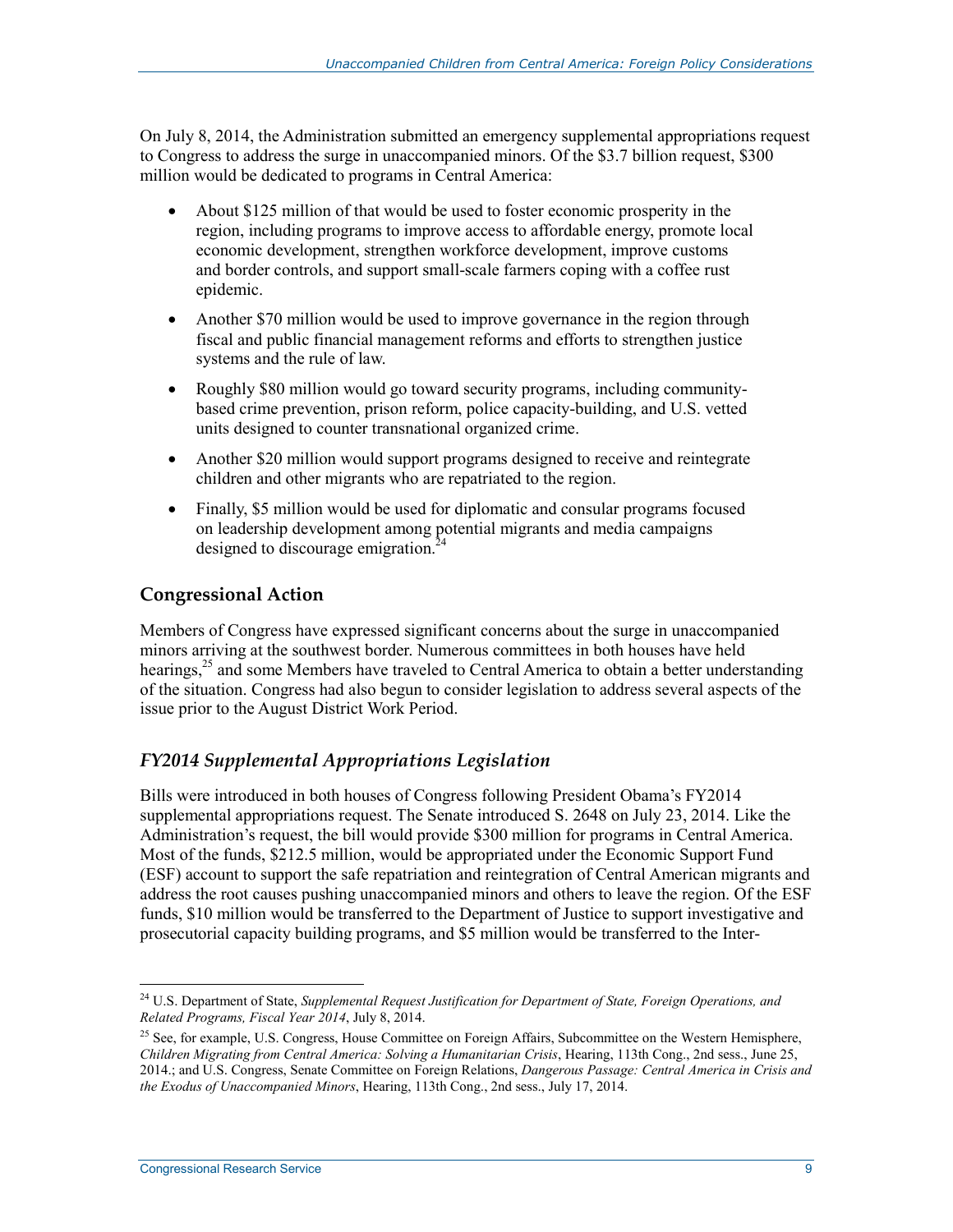American Foundation<sup>26</sup> to support programs for at-risk youth. Another \$85 million would be appropriated under the International Narcotics Control and Law Enforcement (INCLE) account to strengthen law enforcement and judicial capacity and address other root causes of migration. An additional \$2 million would be appropriated to support public diplomacy programs, and \$500,000 would be appropriated to support public service announcements and other broadcasts.

S. 2648 includes several policy directives. It would require the Secretary of State and the Administrator of USAID to develop an "integrated, multi-year prevention and response strategy" for addressing Central American migration, including "projected annual funding requirements, specific goals, and benchmarks for measuring progress." It also states that the Secretary of State "should suspend assistance" to any Central American government that is not cooperating in meeting the goals and benchmarks. Moreover, the bill calls for funding contributions from Central American governments, stating that the funds appropriated "shall be made available, to the maximum extent practicable, on a cost-matching basis."

Unlike the Senate bill, the House supplemental appropriations bill, H.R. 5230, which was introduced on July 29, 2014 and adopted on August 1, 2014, would not appropriate new funds for programs in Central America. It would reprogram "up to" \$40 million appropriated in the Consolidated Appropriations Act, 2014 (P.L. 113-76) and prior acts, to support repatriation and reintegration activities in Central America. The bill would require the Secretary of State to submit regular reports to Congress on the steps taken by the Salvadoran, Guatemalan, and Honduran governments to: (1) improve border security; (2) enforce laws and policies to stem the flow of illegal entries into the United States; (3) enact laws and implement new polices to stem the flow of illegal entries into the United States, including increasing penalties for human smuggling; (4) conduct public outreach campaigns to explain the dangers of the journey to the southwest border of the United States and to emphasize the lack of immigration benefits available; and (5) cooperate with U.S. federal agencies to facilitate and expedite the return, repatriation, and reintegration of illegal migrants arriving at the southwest border of the United States. The bill states that the Secretary of State "shall suspend assistance" to any Central American government that is not making significant progress on each of the five items.

#### *FY2015 Appropriations Legislation*

The foreign aid appropriations bills for FY2015 introduced in both houses also include provisions designed to address the surge in unaccompanied children. In the Senate, S. 2499, the Department of State, Foreign Operations, and Related Programs Appropriations Act, 2015, was reported out of the Committee on Appropriations on June 19, 2014. It would require the Secretary of State and the Administrator of USAID to develop a prevention and response strategy designed to address the root causes pushing unaccompanied children to leave Central America, ensure the safe return and reintegration of such minors, and address the need for family support, foster care, and adoption programs. The bill would provide "not less than" \$100 million "in addition to amounts otherwise made available" for Central American countries to implement the strategy.

<sup>&</sup>lt;sup>26</sup> The Inter-American Foundation (IAF) is an independent U.S. agency that provides small grants to community-led development initiatives throughout Latin America and the Caribbean. Some 25% of IAF's current grants (or \$16 million) are being provided to organizations in Central America, many of which are located in migrant-sending communities. Grantees are carrying out projects that focus on microenterprises, sustainable agriculture, job training for at-risk youth, education, and cultural activities to reduce youth migration.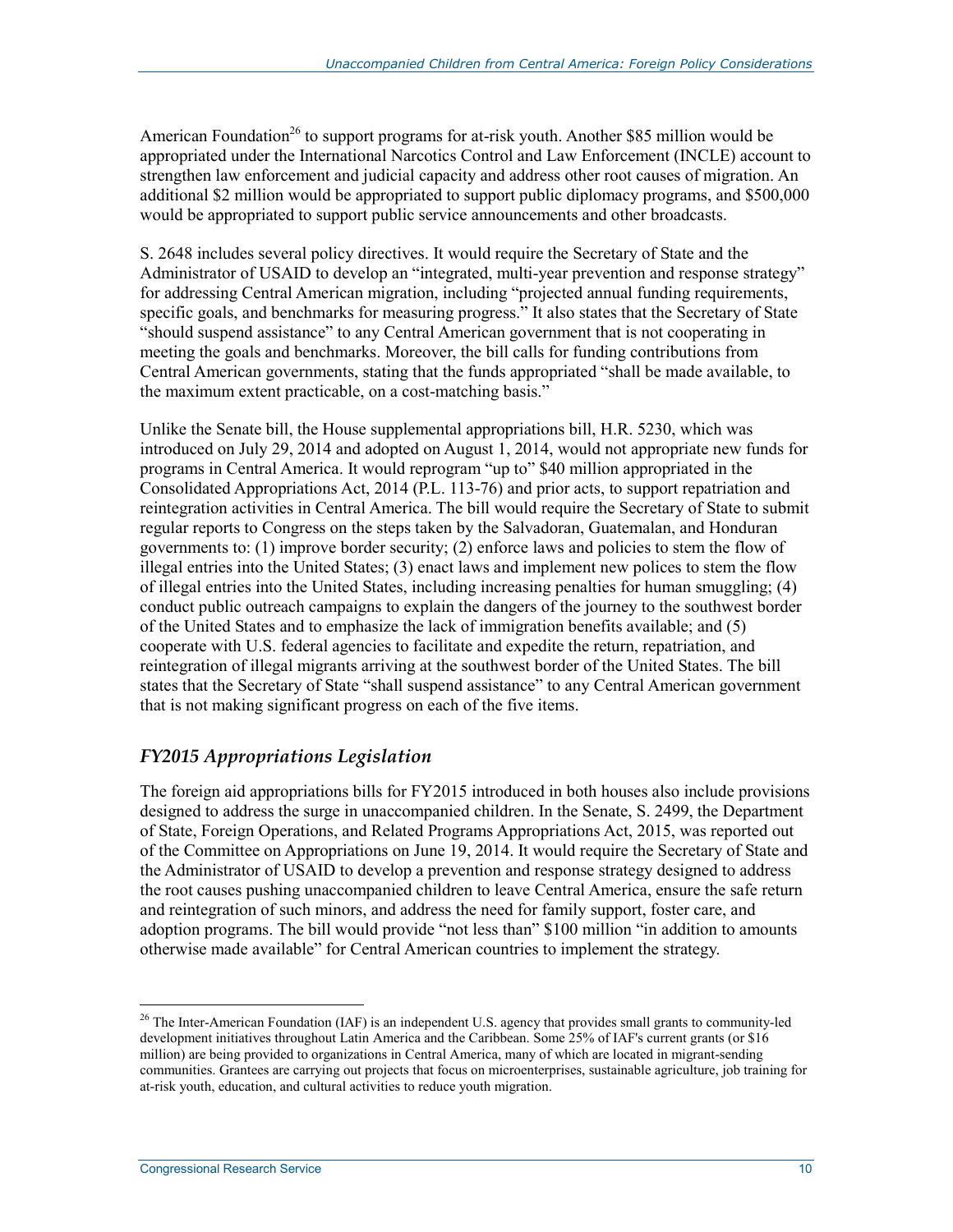The House Committee on Appropriations reported its version of the bill, H.R. 5013, on June 27, 2014. It would provide "not less than" \$120 million to address the increased number of unaccompanied children arriving at the U.S. border. Of the funds appropriated, \$88 million would support border security initiatives—with a focus on Mexico's southern border, \$20 million would be used to combat human trafficking and smuggling, \$10 million would support repatriation and reintegration efforts, and \$2 million would support a regional dialogue on the issue. Additionally, the bill would direct the Secretary of State to develop a multi-country strategy for implementing these initiatives. It would also direct the Secretary to work with Mexican and Central American officials to accurately explain the immigration laws of the United States and the dangers posed by transnational criminal organizations, and develop methods to expedite the safe repatriation of unaccompanied minors. In addition to these funds, H.R. 5013 would provide \$170 million for CARSI, which focuses on some of the root causes of Central American migration.

#### *Other Proposed Measures*

Several other measures have been introduced in recent months focusing on assistance to the northern triangle countries. H.R. 5014 (Illegal Entry Accountability Act of 2014, Weber), introduced on June 30, 2014, would suspend all non-INCLE foreign assistance to El Salvador, Guatemala, Honduras, and Mexico until Congress determines the countries have taken sufficient action to mitigate irregular migration. Similarly, H.R. 5141 (Unaccompanied Alien Children Assistance Control Act, Burgess), introduced on July 17, 2014, would cut assistance to those four countries by an amount equal to \$15,000 multiplied by the number of unaccompanied children apprehended in the previous fiscal year. H.R. 5368 (Security and Opportunity for Vulnerable Migrant Children Act, Roybal-Allard), introduced July 31, 2014, would require the State Department to develop a strategy to address the factors driving child migration, create an Ambassador-at-Large for Unaccompanied Migrant Children to coordinate a regional protection effort, direct USAID to target programming toward migrant-sending communities, and authorize repatriation and reintegration programs.

## **Policy Considerations**

As Congress debates legislative options to address the foreign policy dimensions of the surge in unaccompanied minors, there are a variety of interrelated issues that it might take into consideration. These include the capacity of Central American nations to receive and reintegrate unaccompanied children deported from the United States, the capacity of Central American nations to address the root causes of the exodus, the role of Mexico as a transit country, and selected ongoing international efforts.

### **Central American Capacity to Receive and Reintegrate Deportees**

Administration officials maintain that the majority of unaccompanied minors apprehended in the United States will be returned to their home countries,<sup>27</sup> raising the question of how well equipped El Salvador, Guatemala, and Honduras are to meet the needs of the individuals sent back. Many humanitarian experts warn that "rapid deportation could threaten the wellbeing of

<sup>1</sup> 27 "Senior State Department Official Holds a Background Briefing en Route to Panama – News Briefing," *CQ Transcriptions*, June 30, 2014.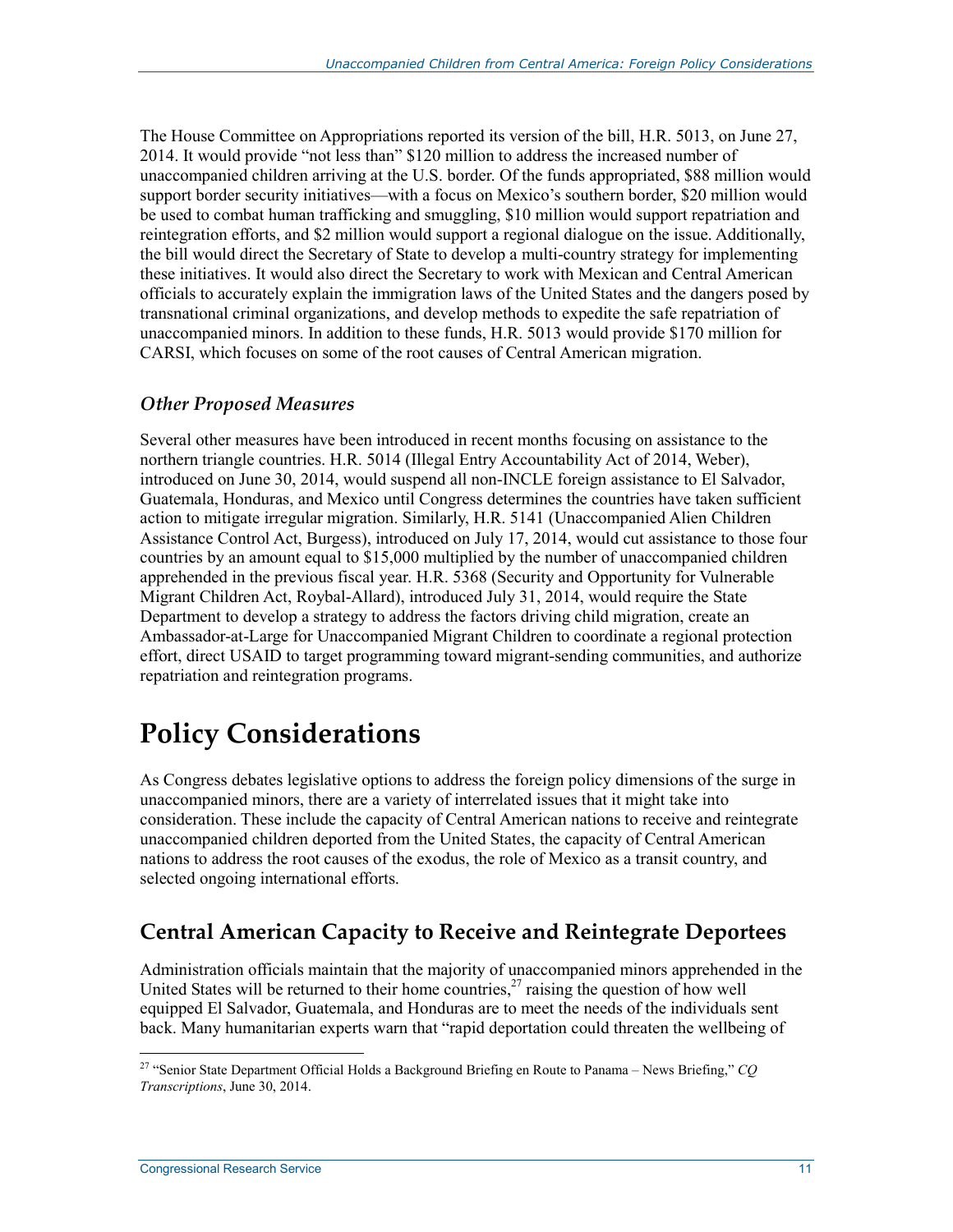returnee children" unless recipient countries are capable of providing adequate support.<sup>28</sup> A major challenge is to increase the response capacity of these countries to protect, assist, and provide solutions for displaced persons, including children, in a variety of contexts, primarily those that are being returned from another country (most often the United States or Mexico), internally displaced persons (IDPs), those at risk of displacement, and those entering the asylum channel because they are fleeing a situation elsewhere.<sup>29</sup>

The Salvadoran, Guatemalan, and Honduran governments are at varying stages in the development of mechanisms and response, particularly as they pertain to unaccompanied children. In FY2011, the most recent year for which U.S. government data are available, DHS deported 168 unaccompanied children to El Salvador, 458 to Guatemala, and 228 to Honduras.<sup>30</sup> While the number of unaccompanied children returned to the region has been limited, all three countries have reported that their resources are strained trying to keep up with the demand for services resulting from increases in adult deportees. The U.S. government has previously indicated that El Salvador and Honduras are not capable of handling large influxes of deportations, stating in its extensions of TPS that each of those countries "remains unable, temporarily, to handle the return of its nationals."<sup>31</sup>

Moreover, questions have arisen over the capabilities of the northern triangle countries to protect those most at risk. In San Pedro Sula, Honduras—the Central American city from which the largest number of unaccompanied minors have fled this fiscal year<sup>32</sup>—at least five children deported from the United States reportedly have been killed since February 2014.<sup>33</sup> Reports also suggest that children deported to El Salvador have been killed.<sup>34</sup> Recognizing this lack of capacity, the three northern triangle governments have begun preparing for a potential significant increase in deportations by developing plans to better assist deported children and asking international donors and institutions for support in carrying them out.

To date, the Guatemalan government appears to be providing more comprehensive services to its returned citizens than its two neighbors. Some of these services were initiated in 2011 by the International Organization for Migration (IOM) with funding from USAID, but the Guatemalan

<sup>28</sup> U.N. Office for the Coordination of Humanitarian Affairs (OCHA), *Central America and Mexico Unaccompanied Child Migration*, Situation Report No. 01, July 29, 2014.

<sup>&</sup>lt;sup>29</sup> In crises resulting from conflict or natural disasters, population movements often occur within the affected country or flow to countries in close proximity. IDPs, who are often forced to move because of internal violence, seek safety within their state's borders. The Internal Displacement Monitoring Centre (IDMC) reports that at the end of 2013, there were as many as 6 million people internally displaced in Latin America, having fled their homes due to war, violence (particularly related to illegal non-state actors, such as criminal entities and gangs) and human rights violations. The largest numbers of IDPs were in Colombia (5.7 million), followed by Guatemala (242,000), Mexico (180,000), Peru (150,000), and Honduras (17,000).

<sup>30</sup> U.S. Department of Health and Human Services (HHS), *Report to Congress on the Provision of P.L. 110-457 Regarding Repatriation of Unaccompanied Alien Children and U.S. Government Efforts to Protect Them from Human Trafficking*, January 16, 2013, p. 2.

<sup>&</sup>lt;sup>31</sup> DHS, "Extension of the Designation of El Salvador for Temporary Protected Status," Federal Register vol. 78, no. 104, May 30, 2013, doc. no. 2013-12793; and "Extension of the Designation of Honduras for Temporary Protected Status," Federal Register vol. 78, no. 64, April 3, 2013, doc. no.2013-07673.

<sup>&</sup>lt;sup>32</sup> "Unaccompanied Alien Children (UACs) by Location of Origin for CY2014: Honduras, El Salvador, and Guatemala," *Homeland Intelligence Today*, May 27, 2014.

<sup>33</sup> Cindy Carcamo, "In Honduras, U.S. Deportees Seek to Journey North Again," *Los Angeles Times*, August 16, 2014.

<sup>&</sup>lt;sup>34</sup> Elizabeth Kennedy, "No Childhood Here: Why Central American Children are Fleeing Their Homes," Immigration Policy Center, July 1, 2014, p.5.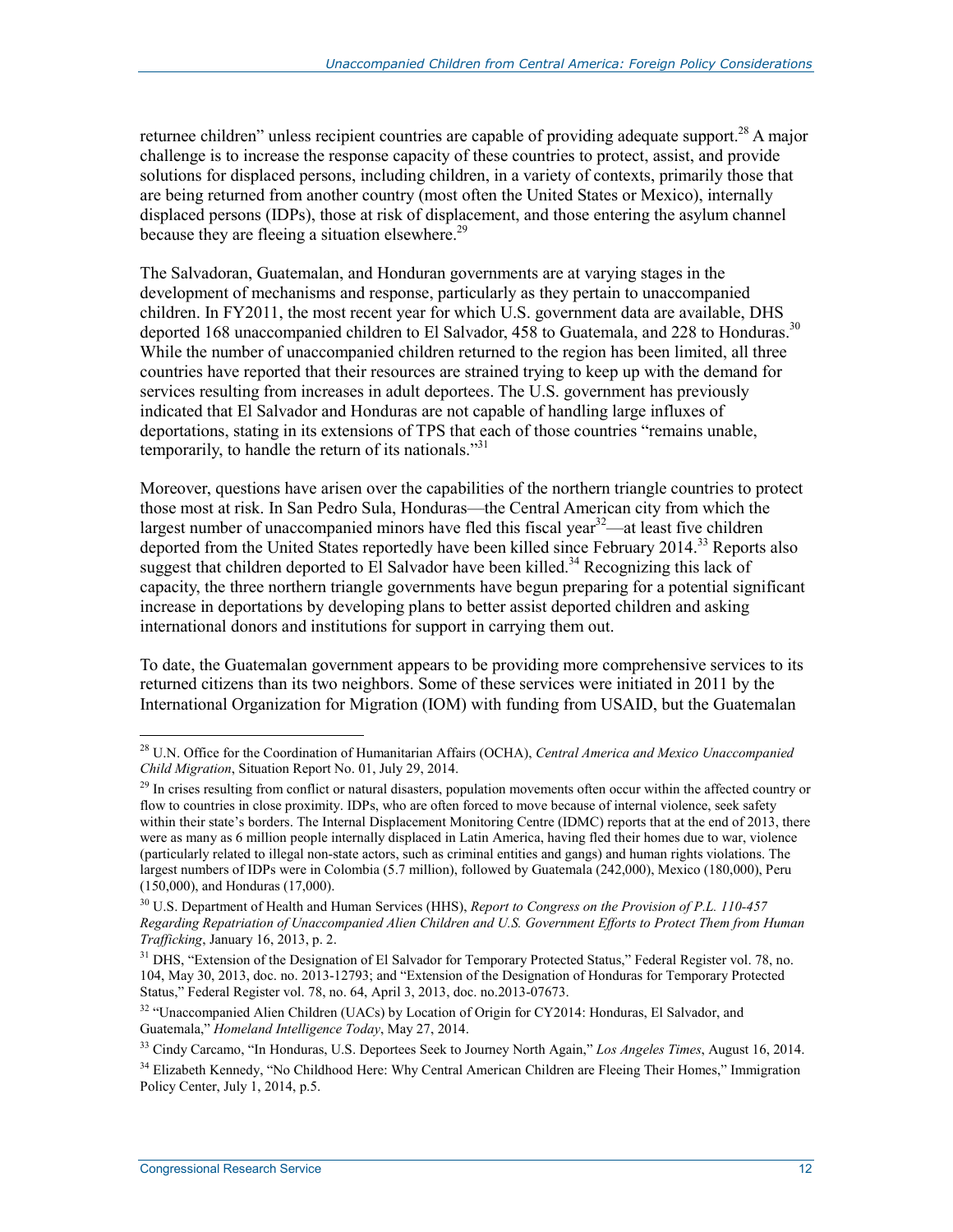government has assumed responsibility for them since that program ended in July 2013. At a reception center at a Guatemalan Air Force base in Guatemala City, numerous government agencies provide or facilitate services including motivational welcome talks, refreshments, free phone calls, on-site banking for changing money, and psychological care. Immigration officials help process returnees; National Registry officials begin the process of getting returnees a national identification card; the Foreign Affairs Ministry explains available services and offers help such as buying transportation tickets to remote areas; and the Health Ministry has a clinical office on the premises. The National Council for Attention to Migrants provides some long-term support, dedicating about 20% of its budget to reintegration services for repatriates. Unaccompanied minors are processed in an area separate from adults, and the Guatemalan Attorney General's office takes custody of children until a family member or other guardian can be found. Services for such children are severely limited, however, as there is a single shelter that holds just 20-30 children and allows them to stay up to two days.<sup>35</sup>

Honduras currently has four reception centers for individuals removed from Mexico and the United States.<sup>36</sup> Upon their arrival, the deportees undergo medical, psychological, and social assessments. Labor Ministry officials collect information about the adults to assist them in obtaining employment, and Education Ministry officials collect information about minors to assist them in returning to school. The Honduran President has promised to enroll individuals that qualify in the country's various social welfare programs. Deportees may stay in temporary shelters for up to two days. Upon their departure, they are provided a small transportation stipend to return to their communities of origin, and—in certain cases—bags of food. The newly-created National Directorate for Children, Adolescents, and Family (DINAF) is responsible for receiving unaccompanied children and placing them with their families or in care centers (if no family can be located).<sup>37</sup>

The Salvadoran government's services for deportees are more rudimentary. Upon arrival, they receive a meal, emergency medical attention, and information from the Department of Migration about the services it offers. Reintegration assistance includes psychological services and referrals to education and job training programs. El Salvador's program for deportees does not appear to provide specialized services for unaccompanied minors, nor does it have a shelter for children who cannot be reunited with family members. Nevertheless, some Salvadoran municipalities have formed Committees on Children's Rights, and the government has set up networks between government and civil society actors to help deported minors in those locales.<sup>38</sup>

Given the limited capacities of the region's governments, some non-governmental organizations (NGOs) have stepped in to offer support to unaccompanied minors. In Guatemala, for example, Global Fund for Children (GFC) and Kids in Need of Defense (KIND) work with four nonprofit community-based organizations to provide services through the Guatemalan Child Return and

<sup>&</sup>lt;sup>35</sup> International Organization for Migration (IOM), "Press Conference on the Guatemalan Repatriates Project," June 3, 2011; Lee Hopkins, "Making Guatemala 'Home' Again: Service Approaches for Sustainable Reintegration of Repatriates in Guatemala," *Columbia University Partnership for International Development Online Journa*l, February 9, 2014, p. 2.

<sup>36</sup> CRS communication with Honduran official, July 30, 2014.

<sup>&</sup>lt;sup>37</sup> Gobierno de la República de Honduras, Presidencia de la República, "Gobierno de Honduras está Preparado para Recibir a Compatriotas Deportados de Estados Unidos," July 4, 2014; Augustin Lagos N., "Minucioso Protocolo Aplican a Migrantes," *El Heraldo*, July 16, 2014; "Honduras Define Nueva Estrategia de Atención a Niñez para Disuadir Migración," *Agence France Presse*, July 22, 2014.

<sup>38</sup> HHS, January 2013, op. cit.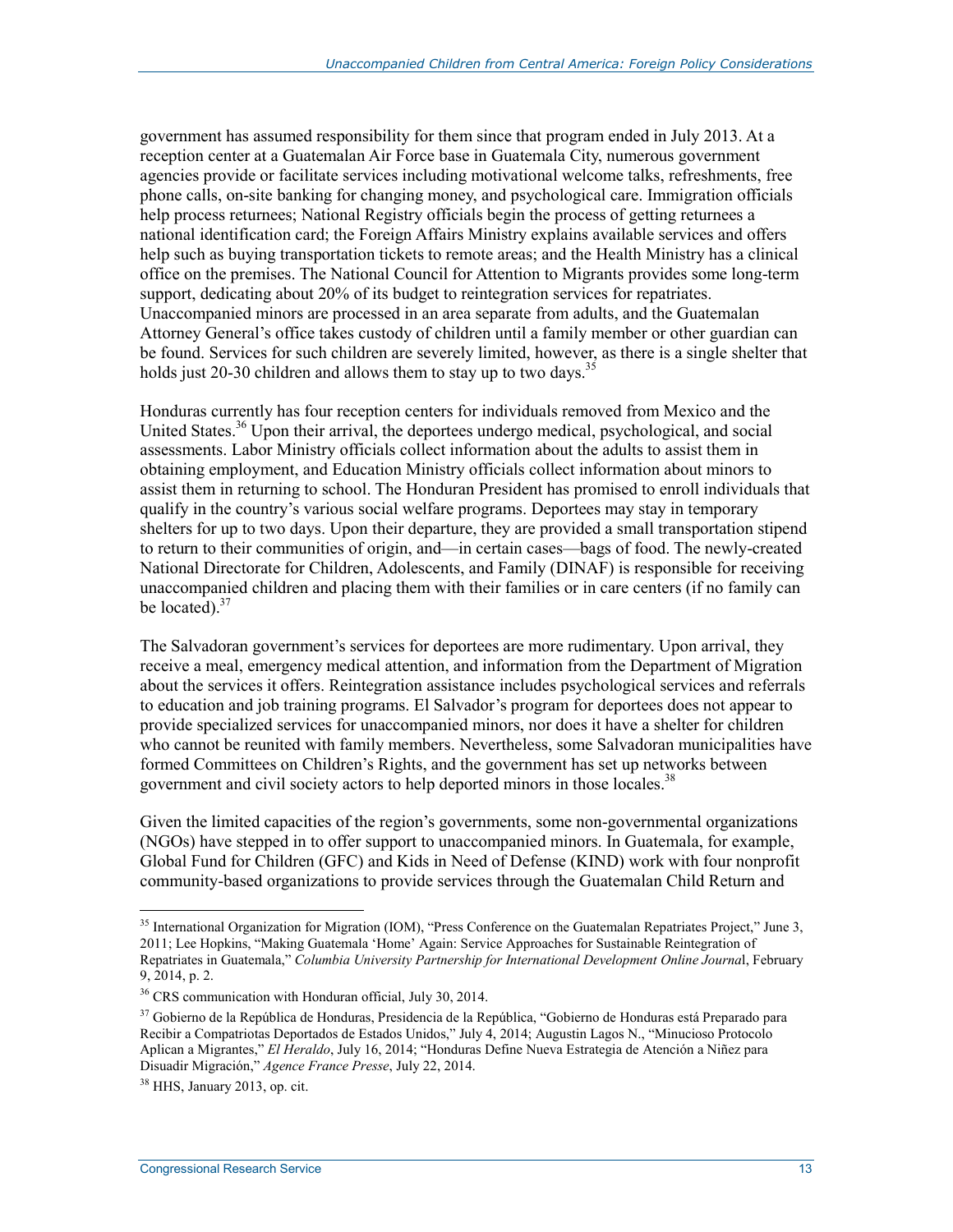Reintegration Project. Services include pro bono legal help during the removal process in the United States, and upon return to Guatemala, temporary shelter, family reunification assistance, psychological services, education, job training, employment assistance, and workshops to support social reintegration. GFC and KIND say they will take the best practices learned from the pilot project and promote similar projects elsewhere in the region.<sup>39</sup>

### **Central American Capacity to Address Root Causes**

While addressing short-term issues such as how to absorb a large influx of deportees will be challenging, addressing the root causes pushing unaccompanied children to leave El Salvador, Guatemala, and Honduras will likely be even more difficult. All three countries are characterized by poor security and socioeconomic conditions, with high violent crime rates, significant transnational gang activity, low economic growth rates, and high levels of poverty and inequality.40 These conditions are interrelated, as high levels of inequality are strongly correlated with high levels of violence,<sup>41</sup> and insecurity has discouraged foreign investment and inhibited development.<sup>42</sup> Many analysts assert that the northern triangle governments lack the institutions, resources, and political will necessary to tackle these deep-seeded problems.<sup>43</sup> As long as many Central Americans feel they need to leave their communities to ensure their physical or economic security, high levels of migration to the United States will likely continue.

In recent years, much has been written about the governance problems that have made the northern triangle countries susceptible to the influence of drug traffickers and other criminal elements and unable to guarantee citizen security—a basic function of any government.<sup>44</sup> Many analysts note that the governments of these countries do not have operational control over their borders and territories. This lack of territorial control is partially a result of police and military forces being generally undermanned and/or ill-equipped to establish an effective presence in remote regions or to challenge well-armed criminal groups.

Resource constraints aside, there have also been serious concerns about corruption in the security forces, justice sector institutions, and political systems in Central America.<sup>45</sup> This corruption has occurred partially as a result of incomplete institutional reforms implemented after armed conflicts ended in El Salvador and Guatemala in the 1990s. Criminal groups' efforts to influence public officials and elections, particularly at the local level, have also contributed to corruption.

<u>.</u>

 $39$  Kids in Need of Defense, "Guatemalan Child Return and Reintegration Project,"

http://www.supportkind.org/en/kind-in-action/guatemala-return-and-reintegration-project.

<sup>40</sup> For more information, see CRS Report R43628, *Unaccompanied Alien Children: Potential Factors Contributing to Recent Immigration*, coordinated by William A. Kandel.

<sup>41</sup> UNODC, *Global Study on Homicide: Trends, Contexts, Data*, 2011, p. 30.

<sup>42</sup> U.N. Economic Commission on Latin America and the Caribbean (ECLAC), *2013 Foreign Direct Investment in Latin America and the Caribbean*, May 2014; U.S. Department of State, *Partnership for Growth: El Salvador Constraints Analysis*, July 2011.

<sup>43</sup> José Miguel Cruz, "The Real Failure in Central America," *Miami Herald*, July 24, 2014.

<sup>44</sup> For more information, see CRS Report R41731, *Central America Regional Security Initiative: Background and Policy Issues for Congress*, by Peter J. Meyer and Clare Ribando Seelke.

<sup>&</sup>lt;sup>45</sup> For recent examples of corruption see country entries in U.S. Department of State, Bureau of International Narcotics and Law Enforcement Affairs, *2014 International Narcotics Control Strategy Report (INCSR)*, March 2014.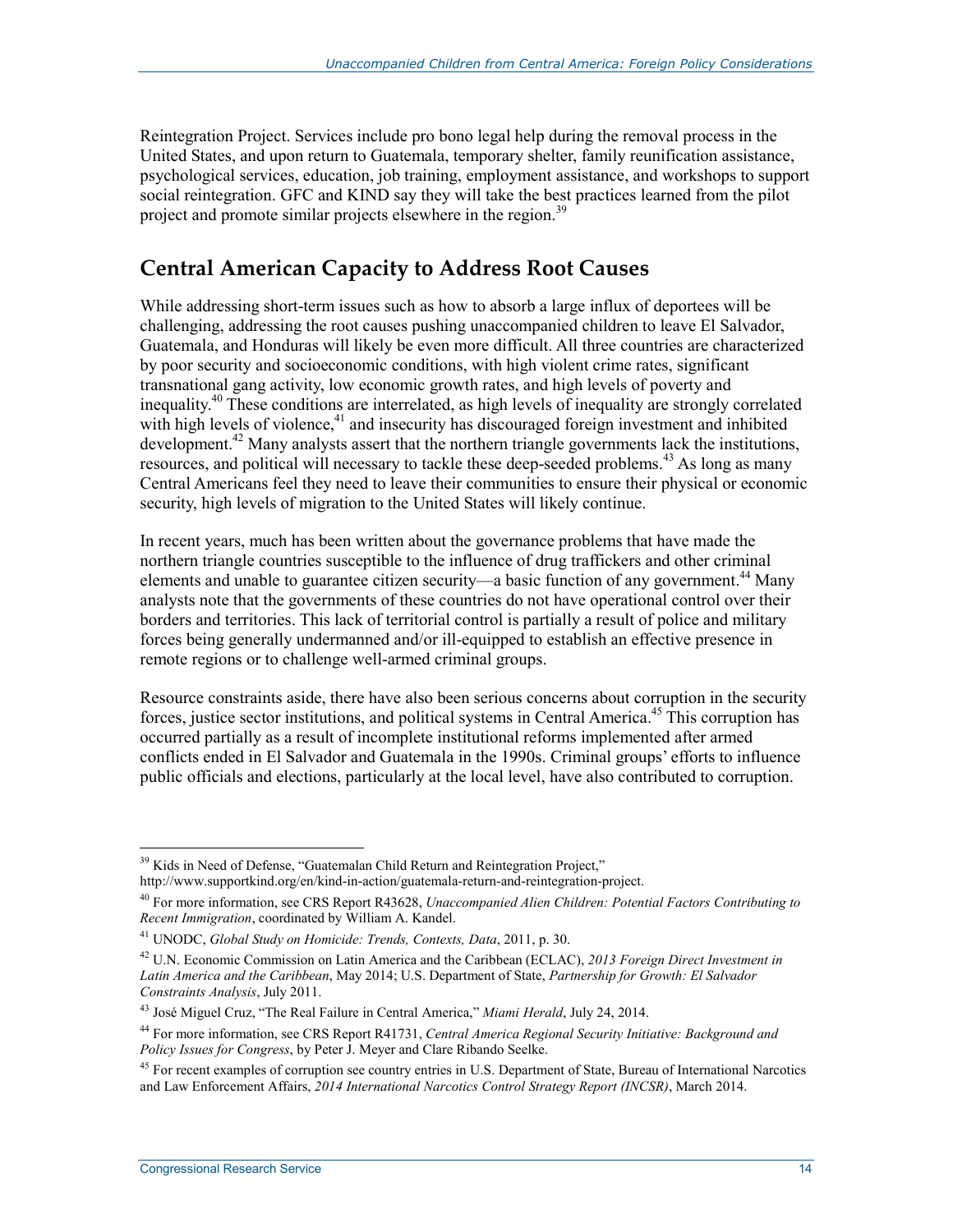Even if the northern triangle countries had stronger criminal justice systems capable of addressing insecurity, some analysts have argued that governments in those countries might not be willing to make the efforts necessary to address poverty and inequality—two other factors "pushing" individuals to leave.<sup>46</sup> Central American political elites have long benefitted from emigration to the United States, which serves as a "safety valve" that reduces social pressure to address high rates of unemployment and job losses and devastation wrought by periodic natural disasters. It also provides supplementary income to families in the form of remittances sent by workers in the United States. In 2013, remittances were equivalent to about 16% of gross domestic product (GDP) in El Salvador, 9% of GDP in Guatemala, and 17% of GDP in Honduras.<sup>47</sup>

Moreover, the governments of the northern triangle countries generally have been unable or unwilling to increase revenues, which are currently inadequate to meet public needs. Elites in all three countries have vigorously opposed efforts to raise taxes even though tax rates in the northern triangle countries are comparatively low and regressive.<sup>48</sup> These elites tend to rely on private service providers for everything from education to security, thereby making them reluctant to invest in public institutions. This has left the northern triangle societies locked in a vicious circle in which governments underperform, citizen confidence in government institutions erodes, those with resources refuse to invest in public institutions, and governance and socioeconomic and security conditions continue to deteriorate.

Despite these limitations, governments in the northern triangle have made some efforts to improve conditions in their countries. In El Salvador, Vice President Oscar Ortiz earned praise as a mayor for being a leader in municipal crime prevention and is working with USAID to expand programs begun during the previous Administration in migrant-sending communities. The Honduran government has pledged to devote a third of the funds collected from a security tax, enacted and then partially repealed in 2011, to support crime and violence prevention programs.<sup>49</sup> The Guatemalan government has made some progress in addressing crime and impunity with the help of the U.N.-supported International Commission Against Impunity in Guatemala (CICIG), though some fear that progress could be rolled back now that Claudia Paz y Paz—who worked closely with CICIG on a number of high profile cases—is no longer Attorney General.<sup>50</sup>

### **Role of Mexico as a Transit Country**

Historically, Mexico's dual status as the largest source of U.S. migrants and a continental neighbor has meant that U.S. immigration policy—including stepped up border and interior

<sup>46</sup> Joaquín Villalobos, "Niños Inocentes y Oligarcas Voraces," *El País,* July 12, 2014.

<sup>47</sup> CRS calculations based on remittance data from René Maldonado and Maria Luisa, *Remittances to Latin America and the Caribbean in 2013: Still Below Pre-Crisis Levels*, Inter-American Development Bank (IDB), Multilateral Investment Fund, 2014; and GDP data from International Monetary Fund (IMF), *World Economic Outlook Database, April 2014*, April 8, 2014.

<sup>&</sup>lt;sup>48</sup> ECLAC, the Organization for Economic Cooperation and Development (OECD), and the Inter-American Center of Tax Administration (CIAT), *Revenue Statistics in Latin America*: *1990-2012,* 2014, p. 24.

<sup>&</sup>lt;sup>49</sup> Testimony of Mark Lopes, Deputy Assistant Administrator for Latin America and the Caribbean, USAID, before the House Committee on Foreign Affairs, Subcommittee on the Western Hemisphere, *Children Migrating from Central America: Creating a Humanitarian Crisis*, 113th Cong., 2nd sess., June 24, 2014.

<sup>50</sup> Jose Luis Sanz, "Guatemala: The Fall of Paz y Paz, the End of a Judicial Awakening," *Insight Crime*, August 15, 2014.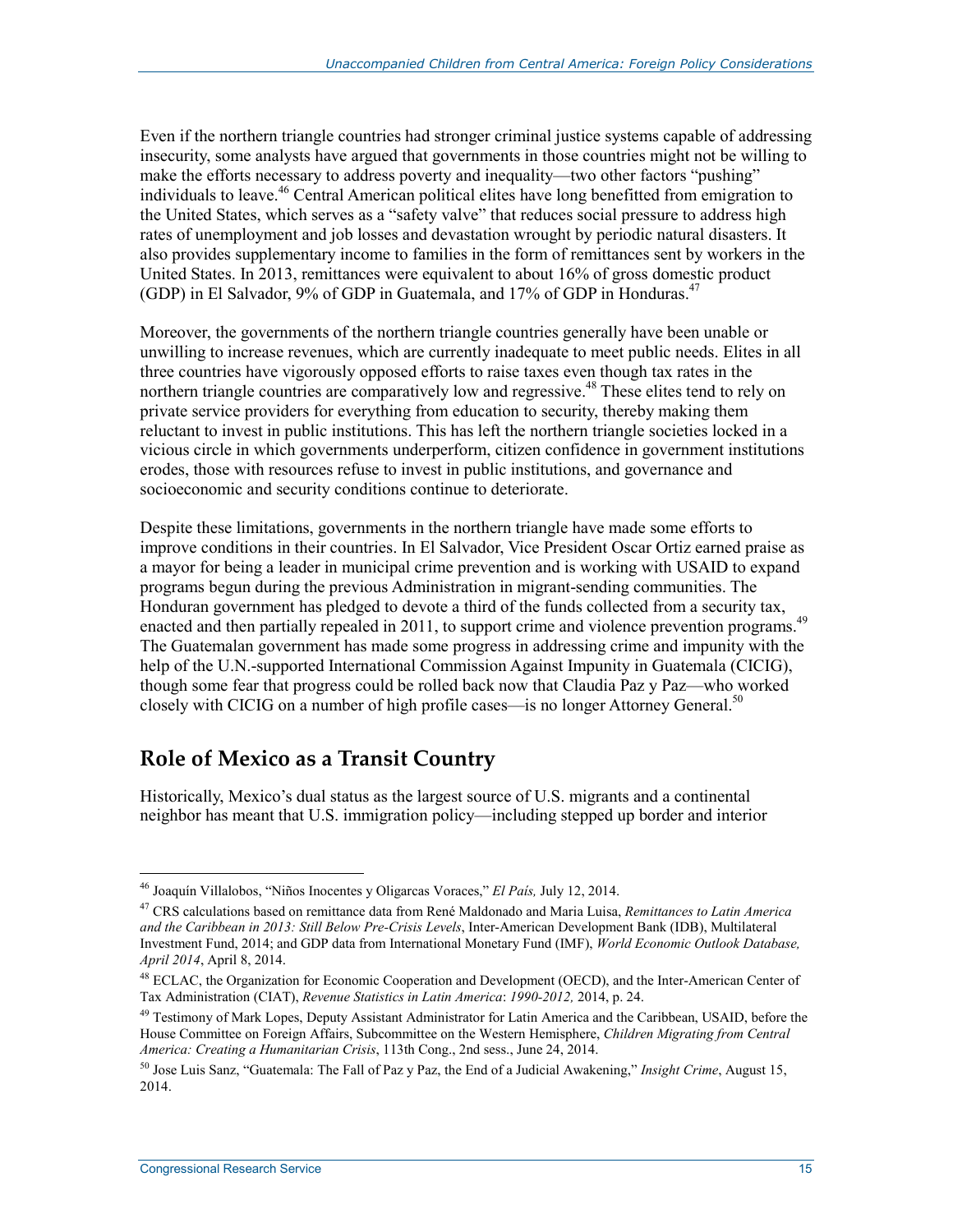enforcement—has primarily affected Mexicans.<sup>51</sup> In recent years, however, emigration from Mexico has declined dramatically.<sup>52</sup> As a result, many U.S. policy makers have increasingly viewed Mexico as a partner that has an important role to play in securing its southern border and combating Central American transmigration through its territory. The Mexican government collaborates with U.S. law enforcement agencies to combat alien smuggling, human trafficking, and illegal migration by third country nationals, but stemming the flow of Central Americans destined for the United States has proven difficult.

#### **Alien Smuggling and Trafficking in Persons**

Alien smuggling is often confused with trafficking in persons. Alien smuggling involves the provision of a service, generally transportation, to people who knowingly consent to that service in order to gain illegal entry into a foreign country. It ends with the arrival of the foreign national at his or her destination. Smugglers get clients through word of mouth, social networks, and even the Internet; often they are sought out by parents wanting to reunite with their children.<sup>53</sup> Trafficking in persons is a crime committed against victims who are exploited. It does not have to involve movement from one country to another; however, when it does, a victim is often lured or made to travel through the use of "force, fraud, or coercion."54 Under U.S. immigration law, a trafficked migrant is a victim while an alien who consents to being smuggled is complicit in a criminal activity and may therefore be subject to prosecution and deportation. Distinguishing the difference between a trafficking victim and a smuggled migrant can be difficult, particularly in cases involving unaccompanied children.

As U.S. border security has tightened, unauthorized migrants have become increasingly dependent upon smugglers (*coyotes*) to lead them through Mexico to the United States.55 U.S. officials estimate that 75-80% of unaccompanied minors now travel with smugglers.56 This increased demand has made alien smuggling more lucrative. Organized criminal groups, like Los Zetas, have sought to profit from the smuggling business, demanding payments from those passing through their territory, and engaging in abduction and extortion.57 Some smugglers have sold migrants into situations of forced labor or prostitution (forms of human trafficking) to recover their costs; other smugglers' failure to pay Los Zetas has reportedly resulted in massacres of migrants.<sup>58</sup> Although organized crime-related homicides in Mexico have declined at a national level since 2011, they have increased in Tamaulipas, a state traversed by many U.S. bound Central Americans.

The Mexican government appears to be attempting to balance enforcement and humanitarian concerns in its migration policies. In addition to passing new laws to stiffen penalties for alien smuggling (2010) and human trafficking (2012), Mexico enacted a comprehensive migration reform in 2011. Contrary to some media reports, the reform did not create a transit visa for migrants crossing through Mexico—as some civil society groups had been advocating. Mexico

<sup>51</sup> CRS Report R42917, *Mexico: Background and U.S. Relations*, by Clare Ribando Seelke. For historical background, see CRS Report R42560, *Mexican Migration to the United States: Policy and Trends*, coordinated by Ruth Ellen Wasem.

<sup>52</sup> Jeffrey Passel, D'Vera Cohn, and Ana Gonzalez-Barrera, *Net Migration from Mexico Falls to Zero—And Perhaps Less*, Pew Hispanic Center, Washington, DC, 2012.

<sup>&</sup>lt;sup>53</sup> Gabriel Stargardter and Patricia Zengerle, "E-Coyotes: The Central American People Smugglers Who 'Like' Facebook," *Reuters*, August 5, 2014; Oscar Martínez, "The Northern Triangle Children Don't Leave Alone: They Are Taken," *Insight Crime*, July 16, 2014.

<sup>&</sup>lt;sup>54</sup> DHS, Bureau of Immigration and Customs Enforcement (ICE), "Fact Sheet: Human Trafficking and Smuggling," January 16, 2013.

<sup>&</sup>lt;sup>55</sup> Chloe Gilroy and Sarah Kinosian, "U.S.-Mexico Border Security: Helping or Hurting Human Smuggling Networks," *Security Assistance Monitor*, August 12, 2014.

<sup>&</sup>lt;sup>56</sup> White House, Office of the Vice President, "Remarks to the Press with Q&A by Vice President Joe Biden in Guatemala," press release, June 20, 2014.

<sup>57</sup> Eduardo Castillo and Christopher Sherman, "Migration Spotlights Mexican 'Coyote' Smugglers," *Houston Chronicle*, July 21, 2014.

<sup>58</sup> Oscar Martínez, "How the Zetas Tamed Central America's 'Coyotes'," *Insight Crime*, May 1, 2014.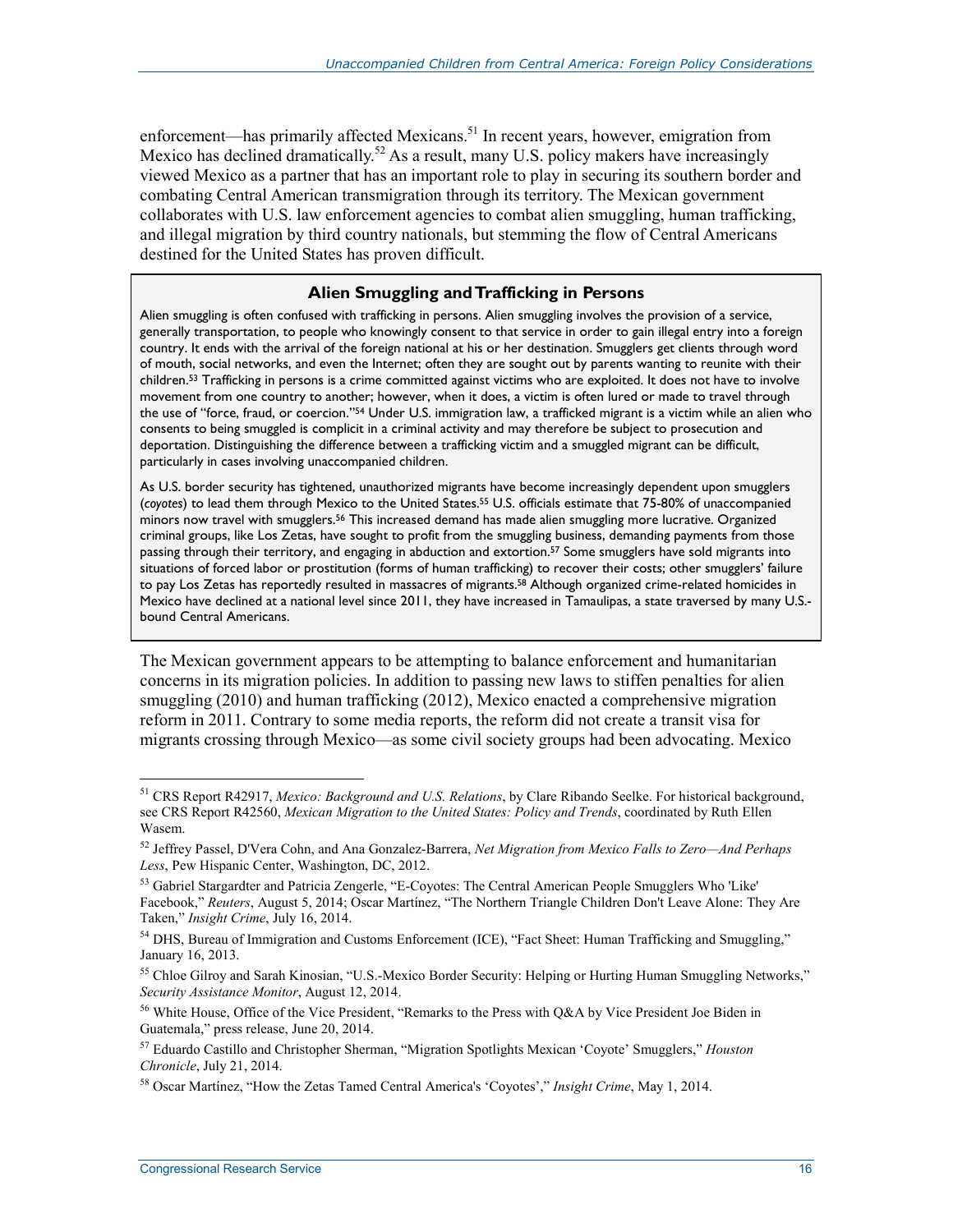still requires visas for Central Americans entering its territory who do not possess a valid U.S. visa. Exceptions include those from Guatemala or Belize who possess temporary work permits, or those with regional visitor's cards allowing them to visit Mexico's border region for up to 72 hours.

According to many experts, Mexico's migration policies have produced mixed results, with their effectiveness hindered by corruption among migration officials and police.<sup>59</sup> The Mexican government has purged some corrupt staff from the National Migration Institute (INM) in the Interior Ministry over the past year, but its failure to more fully overhaul the agency has slowed implementation of the 2011 reform.<sup>60</sup> While Mexico has stepped up immigration enforcement along highways in some areas, enforcement along train routes used by some Central American migrants has, until recently, been lacking.<sup>61</sup> From January through May 2014, the Mexican government arrested 431 people for breaking provisions in the migration law; most of those individuals were accused of smuggling-related crimes.<sup>62</sup> Even when arrests are made, however, the weakness of Mexico's criminal justice system has resulted in extremely low conviction rates.<sup>63</sup>

Experts also maintain that Mexico lacks the funding and institutions to address traditional migration flows, much less the increasing numbers of unaccompanied children that its agents are detaining. According to INM, Mexico detained nearly 87,000 foreign nationals in 2013, more than 80,000 of whom were removed. Of those who were removed, some 97% originated in the northern triangle countries of Central America. In the first four months of 2014, Mexico removed some 24,000 people from the northern triangle countries, 9% more than during that period in 2013.<sup>64</sup> Mexico has only a few shelters dedicated to serving migrant children and no foster care system in which to place those who might be granted asylum. Requests for asylum filed by youth from northern triangle countries in Mexico increased from 124 in 2008 to 883 in 2013 according to the U.N. High Commissioner for Refugees; 139 youth from those countries received asylum in 2013.<sup>65</sup> Child protection officers from INM accompanied nearly 8,600 children to their countries of origin in 2013 and more than 6,300 from January to May 2014; 99% of those children originated in northern triangle countries.<sup>66</sup>

<sup>59</sup> Tracy Wilkinson, "Exploitation Awaits Migrant Children on Mexico's Southern Edge," *Los Angeles Times*, August 2, 2014.

<sup>&</sup>lt;sup>60</sup> Reforms that migration experts have recommended include raising hiring standards for immigration agents, regulating how migrants should be treated, and strengthening internal and external controls over migration agents. Sonja Wolf et al., *Assessment of the National Migration Institute: Towards an Accountability System for Migrant Rights in Mexico*, INSYDE, 2014.

<sup>61</sup> Adam Isacson, Maureen Meyer, and Gabriela Morales, *Mexico's Other Border: Security, Migration, and the Humanitarian Crisis as the Line with Central America*, Washington Office on Latin America (WOLA), June 2014.

 $62$  Gobierno de Mexico, Sistema Institucional de Información Estadística (SIIE), "Incidencia Delictiva del Fuero Federal, 2014."

<sup>63</sup> For more information, see CRS Report R43001, *Supporting Criminal Justice System Reform in Mexico: The U.S. Role*, by Clare Ribando Seelke.

<sup>64</sup> Gobierno de Mexico, Secretaría de Gobernación, Instituto Nacional de Migración, *Boletín de Estadísticas Migratorias*, 2013. 2014 statistics are available at http://www.politicamigratoria.gob.mx/.

<sup>&</sup>lt;sup>65</sup> INM data as presented in electronic correspondence from the Mexican Embassy in Washington DC, July 21, 2014.

<sup>66</sup> Gobierno de Mexico, Secretaría de Gobernación, Instituto Nacional de Migración, *"Reintegra INM a Más de 14 Mil Niños Migrantes con sus Familias*," Boletín 31/14, June 11, 2014.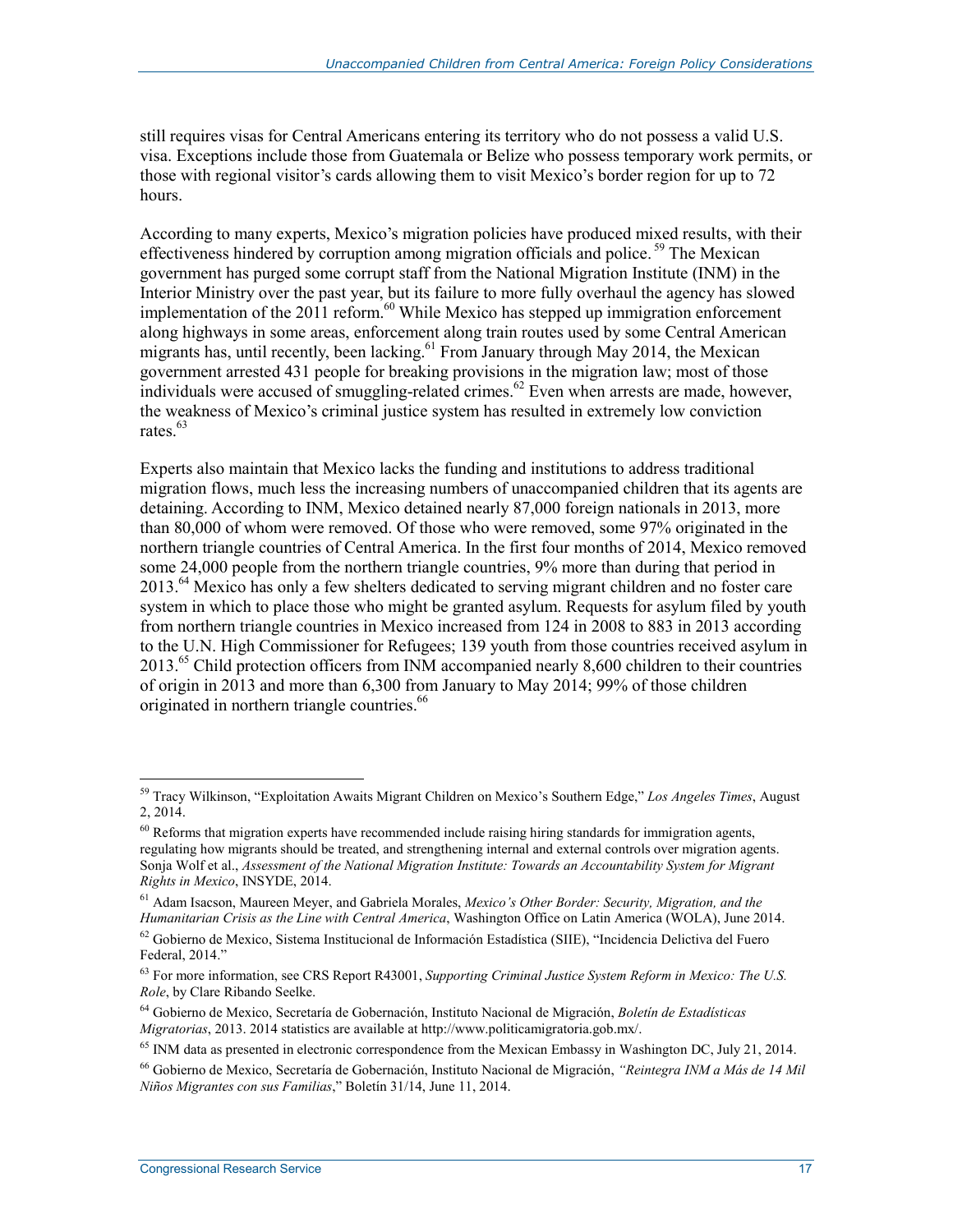With U.S. support, the Mexican government started implementing a southern border security plan in 2013 that has involved the establishment of 12 naval bases on the country's rivers and three security cordons that stretch more than 100 miles north of the Mexico-Guatemala and Mexico-Belize borders.<sup>67</sup> Total State Department support for mobile Non-Intrusive Inspection Equipment and related equipment and training for Mexico's southern border strategy is likely to reach at least \$86.6 million. The U.S. Department of Defense (DOD) has also provided training to troops patrolling the border, communications equipment, and support for the development of Mexico's air mobility and surveillance capabilities.

## **Selected International Efforts**

The sharp increase in the number of unaccompanied children arriving at the U.S.-Mexico border prompted the U.N. High Commissioner for Refugees (UNHCR) to call for a "robust regional humanitarian response" based on principles of protection.<sup>68</sup> According to UNHCR, not every person crossing the U.S. border qualifies as a refugee, but the lines of distinction between and among refugees, asylum seekers, and migrants—particularly in the current situation—are not always clear. UNHCR is calling for children and families who fear harm in their home countries to have access to an appropriate asylum system in the United States or other country in the region. It has offered to support the United States and other asylum countries to help with immediate and longer term responses to this challenge.

A range of regional and international entities are seeking to address the needs of unaccompanied minors. UNHCR, for example, has called for cooperation with relevant governments, a number of international partners, including international organizations and NGOs, and with regional and national actors. Coordination within the U.N. system is being led by UNHCR under the Regional Protection Working Group. The Central American Integration System (SICA) may take the lead on regional policy discussions about displacement. The Organization of American States (OAS) has expressed concern through its affiliated Inter-American Commission on Human Rights (IACHR) and a Permanent Council resolution. Meanwhile, a regional arm of the National Refugee Commissions will focus on improving systems available in each country for asylum seekers. The operational priorities of different organizations include, for example, the International Committee of the Red Cross (ICRC), which focuses on the protection and assistance of communities and individuals most vulnerable to and affected by armed violence and includes assistance to migrants, missing persons, and their families in the region. The International Organization for Migration (IOM), which often partners with UNHCR, is an intergovernmental organization that focuses on migration and related issues. As noted previously, IOM has led a number of projects in the region to address migration and displacement problems.

International and regional organizations and groups are conducting meetings and activities to develop protection strategies for children who are or may be deported and may potentially face harm if sent home. These include the development of a possible regional initiative that could assist with identifying alternatives to detention, improving reception conditions, strengthening the protection mechanisms at the national level, and monitoring the situation of deported children.

<sup>1</sup> 67 U.S. Department of State, Bureau of International Narcotics and Law Enforcement Affairs, "INL Assistance for Mexico's Southern Border Strategy," fact sheet, June 2014. For more information, see CRS Report R41349, *U.S.- Mexican Security Cooperation: The Mérida Initiative and Beyond*, by Clare Ribando Seelke and Kristin Finklea. 68 UNHCR, "UNHCR Calls for Comprehensive Regional Humanitarian Response to Children on the Move from Central America," press release, July 9, 2014.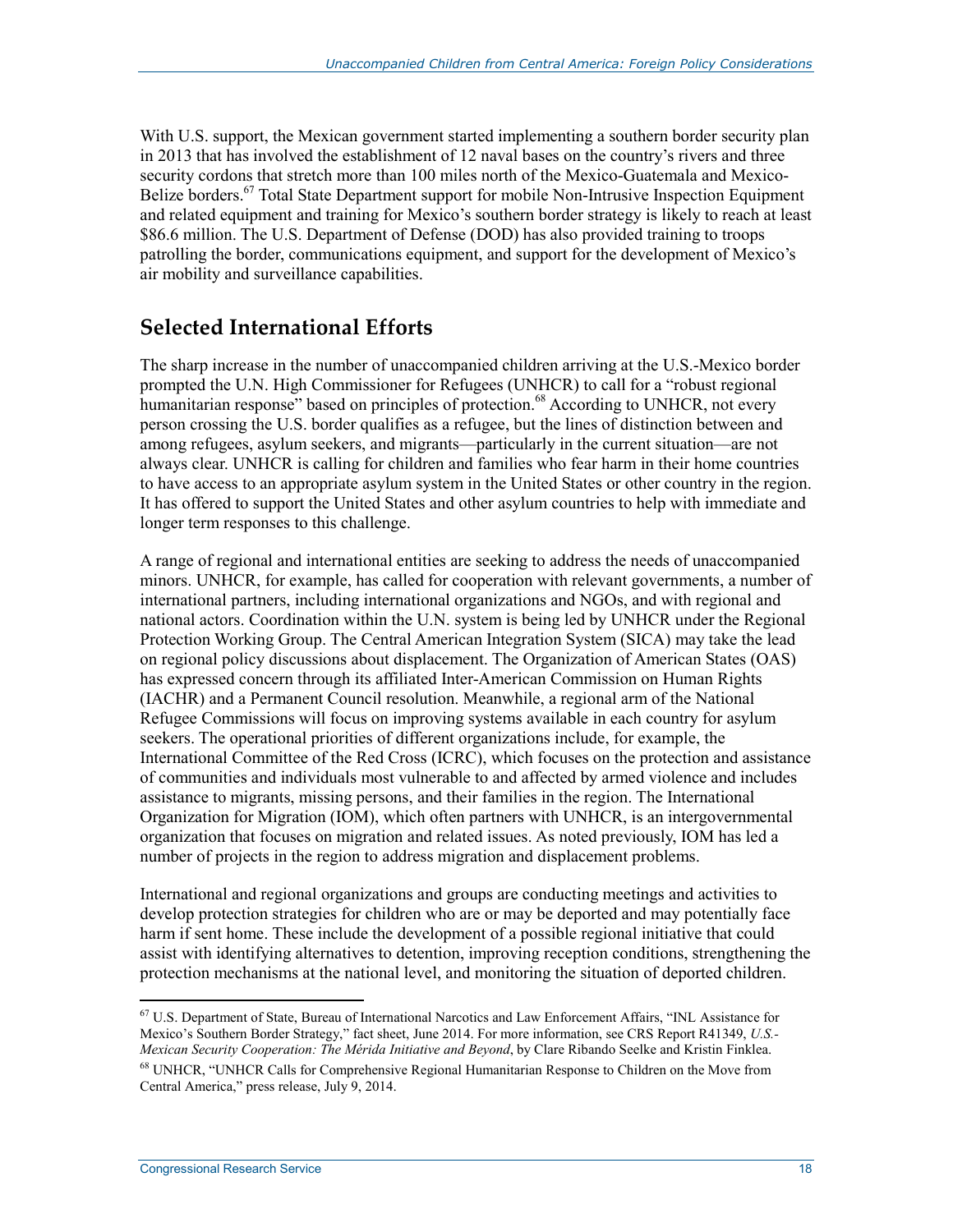UNHCR has emphasized that a regional approach should also focus on prevention strategies to address the root causes of the movement of children and families.

## **Outlook**

U.S. policy makers continue to face difficult decisions about how to respond to the surge in unaccompanied children attempting to enter the United States. Nearly 63,000 such children were apprehended in the first ten months of the fiscal year and more are arriving at the border every day. Absent improvements in citizen security and socioeconomic opportunities for the large youth populations in the northern triangle countries, many analysts think significant mixed migration flows of refugees, asylum seekers, and migrants are likely to continue leaving the region.

The Obama Administration's initial efforts to stem the flow of unaccompanied minors have included public diplomacy and media campaigns to discourage Central American children from making the journey, and law enforcement operations to dismantle human smuggling networks. While some observers have credited these actions for a considerable decrease in the number of unaccompanied children arriving at the border in July, others note that migration flows often peak in the spring and slow during the heat of summer.<sup>69</sup> Moreover, some security analysts maintain that anti-smuggling operations are unlikely to have a significant impact on migration flows in the long-run. As long as the root causes driving minors to emigrate remain unaddressed, smuggling will remain a high demand and lucrative business, and organized criminal groups or other actors will fill the void left by dismantled networks.<sup>70</sup>

Strengthening Central American nations' capacities to receive and reintegrate deportees is likely to be another major focus of the short-term U.S. policy response. The Administration has reprogrammed some assistance to assist partner countries with such efforts, and several measures introduced in Congress would offer additional support if enacted. Likewise, various international organizations are offering assistance to northern triangle governments as they begin to expand their support services for repatriated citizens. Nevertheless, reports that deported children are being murdered in Honduras and El Salvador raise questions as to whether the countries will be able to quickly ramp up their capacity to provide adequate attention and protection to those who are returned.

In the long-run, reducing the flow of Central Americans to the United States will require a sustained effort to improve socioeconomic and security conditions in the region. Given that the United States has historically played an influential role in Central America and that U.S. drug demand has contributed to regional security challenges, Central American leaders and others contend that the United States should assume some of the responsibility for addressing the situation.<sup>71</sup> Current U.S. policy provides support for Central American efforts to improve governance, economic opportunity, and citizen security through traditional bilateral development

<sup>1</sup> 69 Gabriel Stargardter, "Brutality and 'The Beast': Why Child Migration to U.S. is Slowing Down," *Reuters*, August 12, 2014; Christopher Sherman, "Fewer Unaccompanied Child Immigrants Cross Texas-Mexico Border, but Lower Numbers May Not Last," *Associated Press*, August 7, 2014.

<sup>70</sup> Kyra Gurney, "US 'Operation Coyote' Fails to Address Child Migrant Crisis," *Insight Crime*, July 23, 2014.

<sup>71</sup> See, for example, Otto Pérez Molina, "In Latin America, We Know Who is to Blame for Our Child Migrant Crisis," *Guardian*, August 2, 2014; and General John F. Kelly, "SOUTHCOM Chief: Central America Drug War a Dire Threat to U.S. National Security," *Military Times*, July 8, 2014.